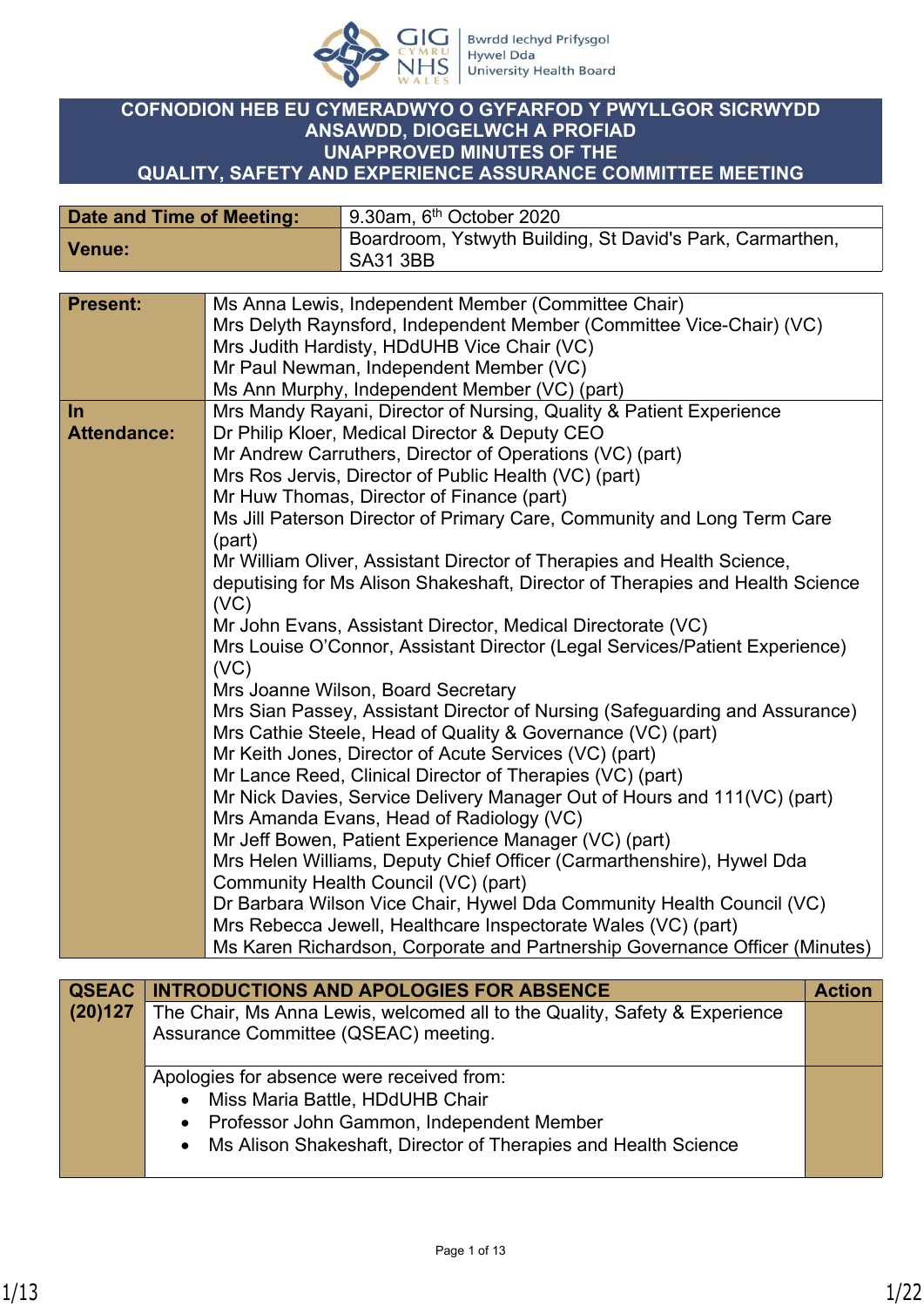| <b>QSEAC</b>            | <b>DECLARATIONS OF INTERESTS</b>                                                                                                                   |  |
|-------------------------|----------------------------------------------------------------------------------------------------------------------------------------------------|--|
| (20)128                 | There were no declarations of interests made.                                                                                                      |  |
|                         |                                                                                                                                                    |  |
|                         |                                                                                                                                                    |  |
| <b>QSEAC</b><br>(20)129 | <b>MINUTES AND MATTERS ARISING FROM THE MEETING HELD ON 13TH</b><br><b>AUGUST 2020</b>                                                             |  |
|                         | <b>RESOLVED</b> - that the minutes of the meeting of the Quality, Safety and                                                                       |  |
|                         | Experience Assurance Committee (QSEAC) held on 13 <sup>th</sup> August                                                                             |  |
|                         | 2020 be approved as a correct record.                                                                                                              |  |
|                         |                                                                                                                                                    |  |
| <b>QSEAC</b>            |                                                                                                                                                    |  |
| (20)130                 | <b>TABLE OF ACTIONS FROM THE MEETING HELD ON 13TH AUGUST 2020</b>                                                                                  |  |
|                         | An update was provided on the Table of Actions from the meeting held on 13th<br>August 2020, with the following noted:                             |  |
|                         | QSEAC (20)118 Research & Development (R&D) Restart Activity                                                                                        |  |
|                         | <b>Report - whilst the action to discuss concerns regarding a lack of</b>                                                                          |  |
|                         | dedicated accommodation for R&D staff is complete, Dr Philip Kloer                                                                                 |  |
|                         | emphasised that the longstanding issue is not resolved. Dr Kloer confirmed                                                                         |  |
|                         | that whilst space has been identified in Glangwili General Hospital (GGH),                                                                         |  |
|                         | a number of logistical issues require resolution in relation to accessing this<br>space, with discussions on-going. For QSEAC's assurance, routine |  |
|                         | reporting on this would be included within the R&D Sub-Committee update                                                                            |  |
|                         | report to QSEAC. Mr Paul Newman enquired as to the progress made                                                                                   |  |
|                         | regarding R&D accommodation at other acute sites. Mrs Mandy Rayani                                                                                 |  |
|                         | confirmed that the concerns raised regarding R&D accommodation will                                                                                |  |
|                         | form part of the wider discussions on additional space required for storage                                                                        |  |
|                         | due to COVID-19 and also social distancing regulations. It was noted that                                                                          |  |
|                         | Mr Andrew Carruthers would oversee a task and finish group to progress<br>this work.                                                               |  |
|                         |                                                                                                                                                    |  |
|                         |                                                                                                                                                    |  |
| QSEAC                   | <b>RUBY's AND STAFF STORY</b>                                                                                                                      |  |
| (20)131                 | Members received two videos relating to patient experience during the                                                                              |  |
|                         | pandemic, focusing on communication to families of patients both before i.e.                                                                       |  |
|                         | Ruby's Story, and after the implementation of the Family Liaison Officers                                                                          |  |
|                         | (FLOs) i.e. Staff Story. Mrs Louise O'Connor informed Members that the FLO                                                                         |  |
|                         | role had been developed, in response to the feedback received from a number                                                                        |  |
|                         | of families during COVID-19.                                                                                                                       |  |
|                         | Ms Jill Paterson joined the Committee meeting                                                                                                      |  |
|                         | Mrs O'Connor advised that the Patient Experience Team have received                                                                                |  |
|                         | positive feedback from patients and families following the implementation of                                                                       |  |
|                         | the FLOs. In addition, ward staff have welcomed the initiative, with Mrs                                                                           |  |
|                         | O'Connor expressing thanks to the Directors of Nursing, Quality & Patient                                                                          |  |
|                         | Experience and Workforce & Organisational Development for their support in                                                                         |  |
|                         | progressing the initiative. In total, 60 FLOs have been employed across a                                                                          |  |
|                         | number of Health Board acute sites, all of whom have been managed by the                                                                           |  |
|                         | Patient Experience Team.                                                                                                                           |  |
|                         | Following discussion on the content of both videos, the following comments                                                                         |  |
|                         | were raised:                                                                                                                                       |  |
|                         |                                                                                                                                                    |  |
|                         | Page 2 of 13                                                                                                                                       |  |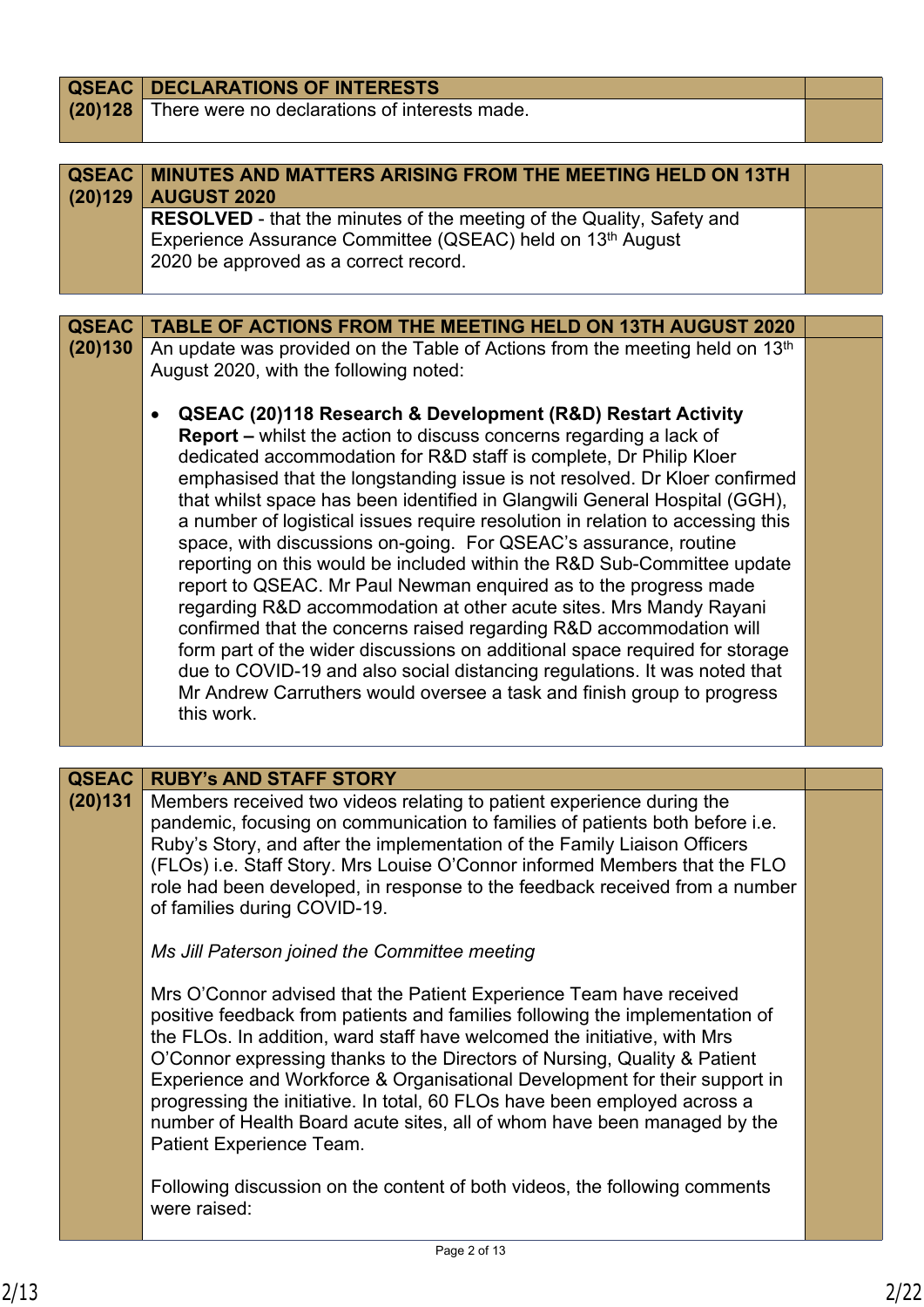- that the patient had been grateful for the care received, with Members commenting that providing good patient care should be implicit within ward areas.
- ward staff should not be reliant on one member of staff to provide updates to relatives.
- whilst welcoming the positive feedback from the A&E staff to the patients family, it was noted that this did not continue when the patient was admitted to the ward.
- the importance of helping patients with simple tasks in hospital, which the FLOs were able to provide, which improved patient experience in hospital.
- since the implementation of the FLOs, therapy staff have provided positive feedback, noting improved patient outcomes.
- that patient experience has improved in areas where FLOs have been employed.
- confirmation that the communication provided by FLOs to relatives, are generic daily updates as opposed to clinical updates.
- that discussions are taking place for an addition to nurses training, which will include them undertaking the role of FLOs on wards. This follows an initiative in Cardiff & Vale University Health Board (C&VUHB), which has been very positively received.
- confirmation that the majority of complaints received are in relation to communication.
- that systems were not prepared to manage the significant increase in calls received in wards due to the restrictive visiting introduced at short notice during COVID-19.

For assurance, Mrs O'Connor confirmed that the relatives of the patient in the first video have held meetings with the clinicians involved in their relatives care and that actions have been agreed to improve communication. In relation to next steps, funding has been requested through the Charitable Funds Committee to increase the Patient Experience Team in Bronglais General Hospital (BGH) on a temporary basis whilst an alternative funding stream can be identified. Furthermore, a pilot is planned which should provide quantitative data to determine the best approach to expand the service, including discussing options with the stakeholders involved and the third sector. This will be particularly important when patient visiting is reintroduced.

Recognising that the introduction of the FLOs has been positive, Mrs Hardisty expressed concern that a further pilot is required, and suggested that the role should be part of a ward's establishment or supported by volunteers. Whilst recognising the concern, Mrs Rayani advised that a sustainability plan to commence in April 2021, would need to be agreed given that FLOs have only been employed on a temporary basis, and at an additional cost to the Health Board. Furthermore, the priority would be to increase substantive ward staff in order to reduce agency spend. In response to the suggestion of utilising volunteers for these roles, whilst welcoming the contribution of volunteers, Mrs Rayani emphasised that given volunteers are not mandated to attend and therefore consistent cover may then not be provided. Whilst a number of services have supported the FLOs, for example therapy services, this has not been universal. It is therefore considered appropriate to conduct a pilot to test and confirm the effectiveness of the initiative, prior to changing the establishment on wards.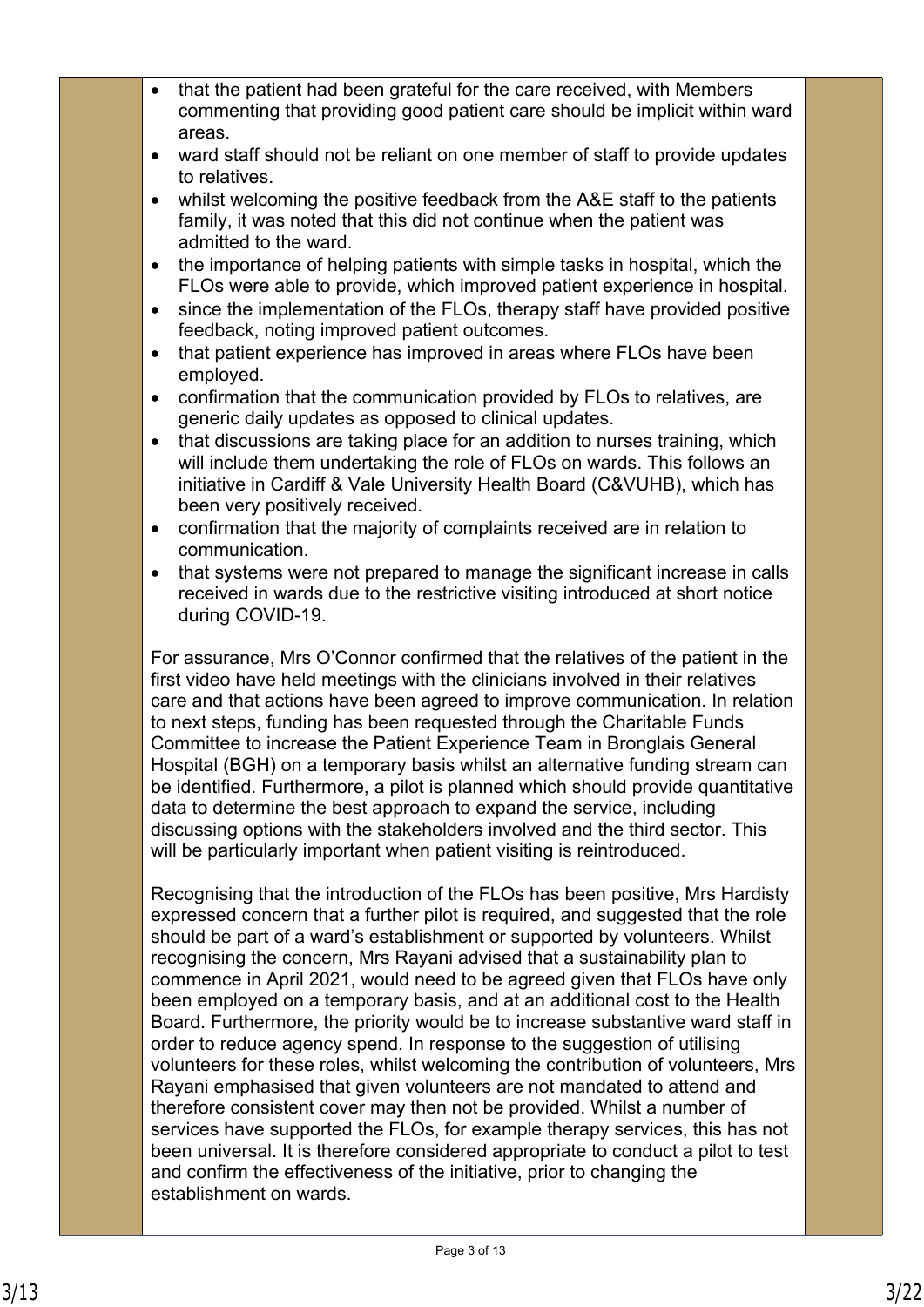|              | Mrs Ros Jervis and Mr Keith Jones left the Committee meeting                                                                                                                                                                                                                                                                                                                                                                                                                                                                                                                                                                                                                                                                                                                                                                                                                                                                                                       |            |
|--------------|--------------------------------------------------------------------------------------------------------------------------------------------------------------------------------------------------------------------------------------------------------------------------------------------------------------------------------------------------------------------------------------------------------------------------------------------------------------------------------------------------------------------------------------------------------------------------------------------------------------------------------------------------------------------------------------------------------------------------------------------------------------------------------------------------------------------------------------------------------------------------------------------------------------------------------------------------------------------|------------|
|              | Mrs Rebecca Jewell raised a number of observations from the first video -<br>firstly that poor communication has been highlighted due to COVID-19;<br>secondly that whilst the family received an update on their relative's condition<br>from one member of staff, this was only possible after they had completed<br>their shift. Ms Jewell also expressed concern that FLOs have not been<br>employed in BGH. In response, Mrs Rayani commented that the Health Board<br>was already aware of gaps in communication with relatives, which has been a<br>commonly raised theme following Healthcare Inspectorate Wales inspections,<br>with actions to improve communication having been progressed at pace due<br>to the COVID-19 pandemic. For clarity, Mrs O'Connor confirmed that whilst<br>FLOs have been employed in BGH, the Health Board does not have a<br>substantive member of the Patient, Advice and Liaison Service (PALS) team<br>in post in BGH. |            |
|              | In summary, Ms Lewis acknowledged that Members are keen to support any<br>initiatives which improve communication with relatives, and recognised that<br>the introduction of FLOs on wards has progressed this aspiration. However,<br>whilst commending the Health Board for this innovative response, it is<br>recognised that improving communication is much wider than this initiative. It<br>was therefore proposed that a report be presented to QSEAC in February<br>2021 to update Members on progress relating to a sustainability plan for<br>FLOs, and further options identified.                                                                                                                                                                                                                                                                                                                                                                     | <b>LOC</b> |
|              | Finally, Ms Lewis expressed thanks on behalf of QSEAC to Ruby's family for<br>their honest account of their experience and also to the Patient Experience<br>Team for the work undertaken in order to initiate the FLOs role at pace.                                                                                                                                                                                                                                                                                                                                                                                                                                                                                                                                                                                                                                                                                                                              |            |
|              | The Committee NOTED both Ruby's Story and the Staff Story.                                                                                                                                                                                                                                                                                                                                                                                                                                                                                                                                                                                                                                                                                                                                                                                                                                                                                                         |            |
| <b>QSEAC</b> | <b>CORPORATE RISKS ASSIGNED TO QSEAC</b>                                                                                                                                                                                                                                                                                                                                                                                                                                                                                                                                                                                                                                                                                                                                                                                                                                                                                                                           |            |
| (20)132      | Mr Huw Thomas joined the Committee meeting                                                                                                                                                                                                                                                                                                                                                                                                                                                                                                                                                                                                                                                                                                                                                                                                                                                                                                                         |            |
|              | Members received the Corporate Risks assigned to QSEAC report and Mrs<br>Rayani advised that future Corporate Risk Reports to the Committee would<br>be aligned to the Board's planning objectives.                                                                                                                                                                                                                                                                                                                                                                                                                                                                                                                                                                                                                                                                                                                                                                |            |
|              | In response to a query from Mrs Helen Williams relating to Risk 750, Lack of<br>substantive middle grade doctors affecting Emergency Department (ED) in<br>Withybush General Hospital (WGH), Dr Philip Kloer advised that due to a<br>lack of substantive middle grade doctors nationally, this has been a long<br>standing challenge for the Health Board to resolve. Whilst WGH has more<br>registrars in A&E than previously, the risk has been mitigated with support<br>from consultants; however as they are required to supervise, flow in A&E can<br>be delayed. Furthermore, as part of the Health Board's strategy, a business<br>case to support alternative staffing models will be progressed.                                                                                                                                                                                                                                                        |            |
|              | Following the update from Dr Kloer, Mrs Hardisty enquired whether the risk<br>ultimately relates to a lack of middle grade doctors or patient waiting times in<br>A&E. Dr Kloer explained that whilst the allocation of doctors has improved to<br>4, the optimum allocation is 8, therefore waiting times and flow through A&E<br>are interlinked, which increases the risk to patients. Furthermore, business<br>continuity also needs to be considered, given that a non-substantive doctor                                                                                                                                                                                                                                                                                                                                                                                                                                                                     |            |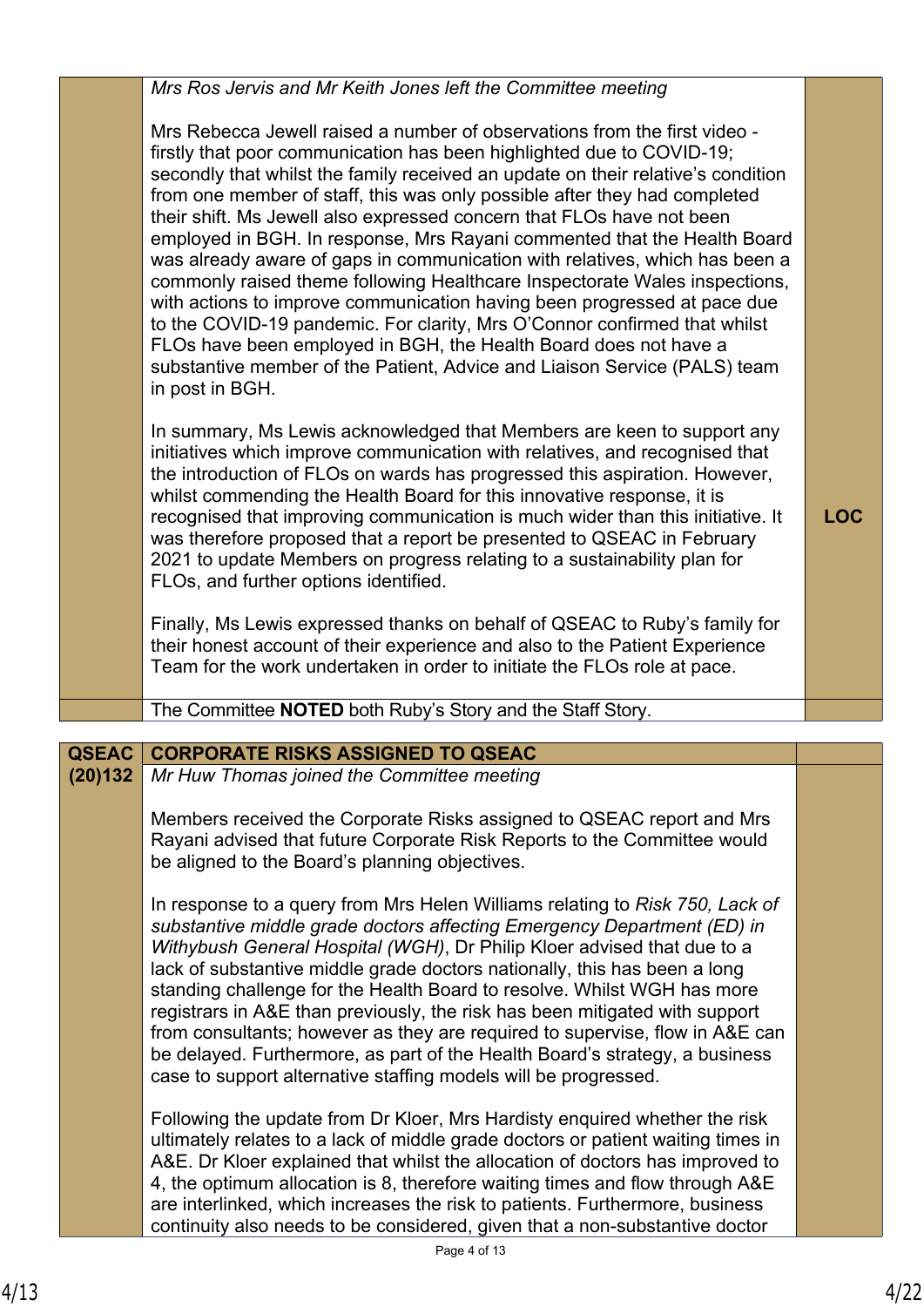may leave the Health Board at short notice. However, Dr Kloer undertook to take Mrs Hardisty's comments into consideration when reviewing the risk. Mr Paul Newman commented that *Risk 91 – Insufficient number of Consultant Cellular Pathologists to meet 14 day timescale set out in the new Single Cancer Pathway and Risk 117 - Delays in transfers to tertiary centres for urgent cardiac investigations, treatment and surgery* have been on the risk register since 2011, and enquired whether these are still risks and whether they can be resolved. Mrs Rayani advised that the interconnection between the Corporate Risk Register (CRR) and the Board's planning objectives has been recognised, and that following Board approval, the focus of the Executive Team would be on taking this forward. *Mr Huw Thomas left the Committee meeting* The Committee **RECEIVED ASSURANCE** that: All identified controls are in place and working effectively. All planned actions will be implemented within stated timescales and will reduce the risk further and/or mitigate the impact, if the risk materialises. **RISK 628 FRAGILITY OF THERAPY PROVISION ACROSS ACUTE, QSEAC** 

**COMMUNITY AND PRIMARY CARE SERVICES (20)133** Mr Lance Reed presented the Risk 628 Fragility of Therapy Provision across Acute, Community and Primary Care Services report, advising that historically there has been a lack of therapy staff to deliver the intensity of care patients require. Mr Reed outlined the actions taken to manage the risk involved, including the three year plan to address workforce shortages. In addition, further funding has been secured for a number of therapy roles, with graduate level recruitment progressed to address the shortfall at Band 5. Further options have included reviewing service provision for specific roles, for example, stroke and COVID-19 patients and on-call rotas, with support from Health Education and Improvement Wales (HEIW) to improve workforce plans and systems with our Local Authority (LA) partners.

*Ms Jill Paterson left the Committee meeting*

In response to a query from Mrs Williams, Mr William Oliver advised that following discussions at the recent Operational Quality, Safety and Experience Sub-Committee (OQSESC) meeting, it has been proposed, given that a number of therapy risks relate to staffing, these would be incorporated into a wider risk on staffing.

Dr Barbara Wilson enquired whether risk-weighting is taken into consideration on an individual basis or across multiple therapies. In response, Mr Reed confirmed that this is undertaken on an individual basis by each service when reviewing their risks.

In response to a query from Mrs Hardisty relating to the use of the Delivery Unit to provide Demand & Capacity (D&C) training for Therapy Services, Mr Reed confirmed that this should ensure that the agreed measures are universal across all areas. Following NHS benchmarking, it is anticipated that community services and modelling for populations affected by COVID-19 will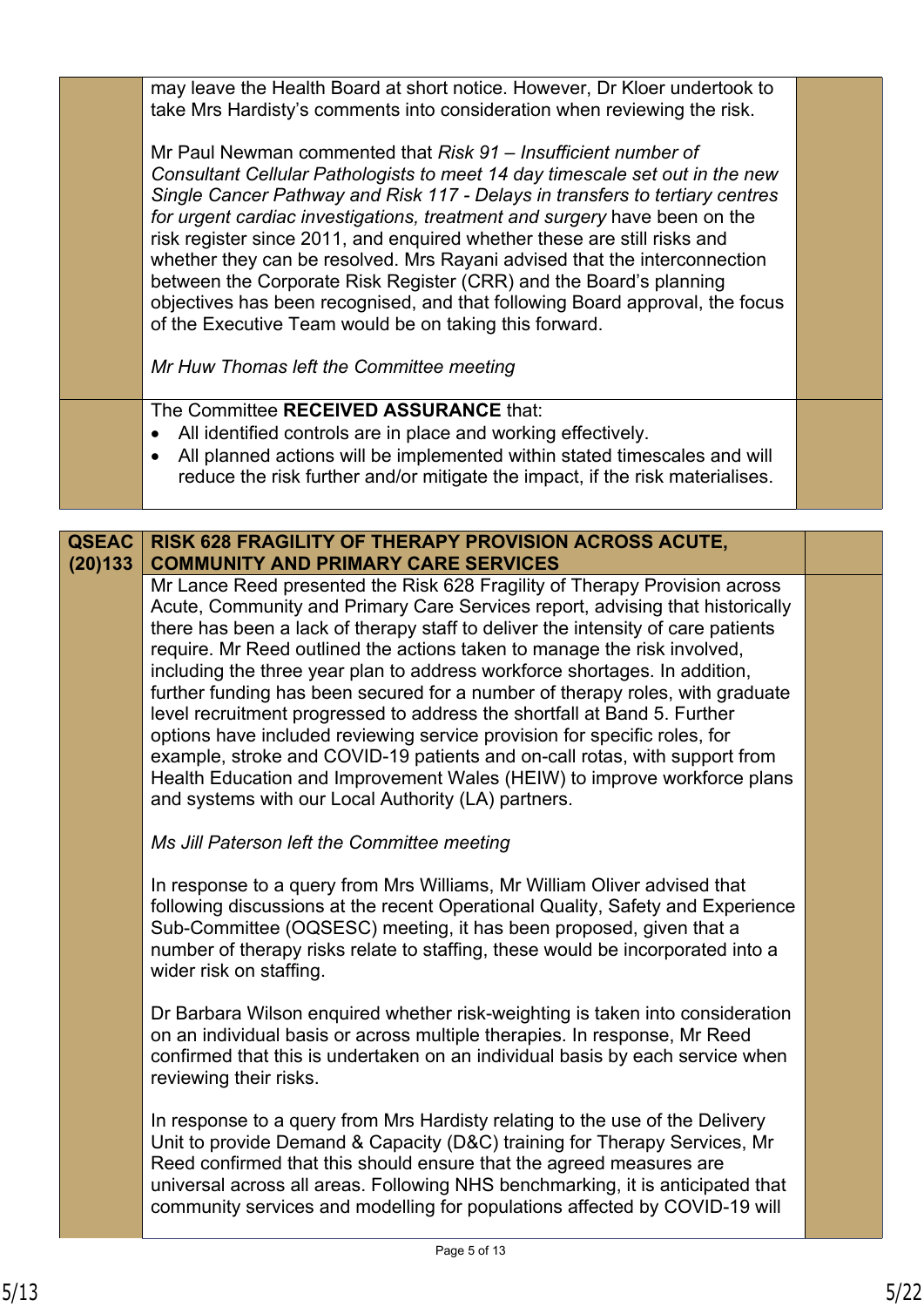Page 6 of 13 Oliver advised that further details are included within the CRR report. Mr Newman requested information relating to supply and demand, and whether the team are aware of specific hotspots that require addressing. Mr Reed advised that part of the D&C work with the Delivery Unit will be to understand the staffing profile of sites, given that it is acknowledged that historically therapy provision has been under established. *Mrs Cathie Steele joined the Committee meeting* Referring to the issue of rurality now becoming a positive recruitment benefit, Mrs Delyth Raynsford enquired whether the Health Board has any evidence to support this statement. Mr Reed advised that previously there has been a challenge with recruiting to rural areas, however since COVID-19, there has been an increase in enquiries from individuals expressing an interest to relocate from larger cities to Hywel Dda University Health Board (HDdUHB). Mr Reed further advised that this is evidenced by the successful recruitment for a number of posts which have been vacant for a significant period of time. Whilst welcoming the steps taken to manage Risk 628, Ms Lewis commented that it is too early to determine the impact of these actions. In respect of next steps, given that the Committee requires timescales for the agreed actions, it was proposed that this risk should be monitored by OQSESC, with an update provided to a future QSEAC meeting. **AS** The Committee: **RECEIVED ASSURANCE** that risks relating to fragility of therapy staffing levels are being discussed, managed and reviewed through meetings with the Director of Therapies & Health Science and Heads of Therapy Service meetings in order to provide the necessary assurances to QSEAC that operational risks are being managed effectively. **AGREED** that further monitoring should be undertaken by OQSESC, with an update provided to a future QSEAC meeting. **RISK 684 LACK OF AGREED REPLACEMENT PROGRAMME FOR RADIOLOGY EQUIPMENT ACROSS UHB QSEAC (20)134** Mrs Amanda Evans presented the background to *Risk 684 - Lack of agreed replacement programme for radiology equipment across UHB,* advising that radiology equipment has a limited lifespan and should be replaced in line with Royal College of Radiologist guidelines. Given the significant costs associated with replacing radiology equipment, previously these have been replaced from the All Wales Capital Programme. In March 2019, due to the number of radiology equipment coming to end of life, Welsh Government agreed to fund four pieces of equipment that had the highest priority, with three out of the four now complete. The MRI scanner in WGH has been delayed due to COVID-19, with completion now anticipated by the end of 2020. Whilst the intention has been to request funding from WG to replace CT scanners, this has not yet been progressed due to COVID-19. For QSEAC's assurance, service contracts are completed annually, with no concerns raised to date. In response to a query raised by Mrs Hardisty in relation to community hospital equipment, Mrs Evans confirmed that whilst these are included within

be progressed first. Whilst the report does not provide any timescales, Mr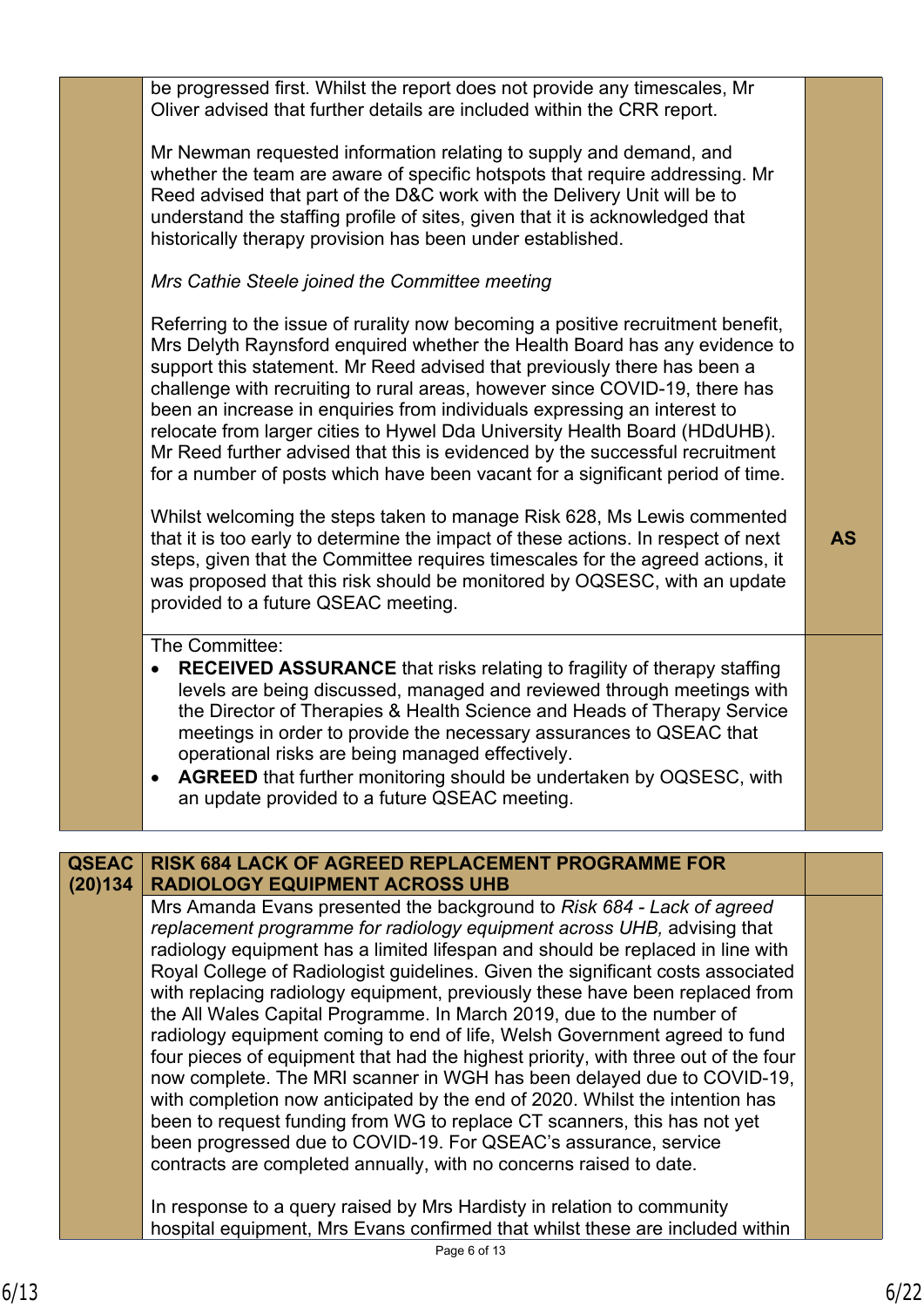|              | the plan, other equipment has been considered a higher priority to replace. It<br>should be recognised that equipment in community hospitals have lower<br>demands placed on them, resulting in longer lifespans, provided the Health<br>Board can source replacement parts.                                                                                                                                                                                                                                                                                                                                                                                                                                                                                                                                                                                                                                                                                                                         |              |
|--------------|------------------------------------------------------------------------------------------------------------------------------------------------------------------------------------------------------------------------------------------------------------------------------------------------------------------------------------------------------------------------------------------------------------------------------------------------------------------------------------------------------------------------------------------------------------------------------------------------------------------------------------------------------------------------------------------------------------------------------------------------------------------------------------------------------------------------------------------------------------------------------------------------------------------------------------------------------------------------------------------------------|--------------|
|              | Mrs Rayani noted that patients also have access to the Integrated Care<br>Centres (ICCs), in Cardigan and Tregaron which have new radiology<br>equipment. This enables patients to access tests closer to home, which is in<br>line with the Health Board's strategic plan. Mrs Evans added that patients can<br>be transferred to the ICC when equipment in BGH is unavailable.                                                                                                                                                                                                                                                                                                                                                                                                                                                                                                                                                                                                                     |              |
|              | Referring to the transfer of patients from BGH, Mrs Raynsford enquired as to<br>the appropriateness of such transfers. In response, Mrs Evans advised that<br>the option to transfer a patient is taken on a case by case basis with the full<br>involvement of the clinician involved in the patient's care.                                                                                                                                                                                                                                                                                                                                                                                                                                                                                                                                                                                                                                                                                        |              |
|              | The Committee RECEIVED ASSURANCE that controls are in place to<br>mitigate against Risk 684, and where gaps have been identified these are<br>being managed appropriately.                                                                                                                                                                                                                                                                                                                                                                                                                                                                                                                                                                                                                                                                                                                                                                                                                           |              |
|              |                                                                                                                                                                                                                                                                                                                                                                                                                                                                                                                                                                                                                                                                                                                                                                                                                                                                                                                                                                                                      |              |
| <b>QSEAC</b> | <b>QUALITY AND SAFETY ASSURANCE REPORT</b>                                                                                                                                                                                                                                                                                                                                                                                                                                                                                                                                                                                                                                                                                                                                                                                                                                                                                                                                                           |              |
| (20)135      | Mrs Sian Passey presented the Quality and Safety Assurance Report,<br>confirming that the top three incidents are as previously reported to QSEAC.<br>Mrs Sian Passey advised that Medication Medicine management workshops<br>had taken place across the acute sites with the purpose of identifying what<br>could be done differently Mrs Rayani, further advised that the intention of the<br>workshops were to help understand why errors are occurring and whether the<br>Management of Nursing and Midwifery<br>Medication Errors/Near Misses Policy is fit for purpose.<br>Referring to never events, Mrs Passey advised that it was disappointing that<br>there had been a number within a short period of time and advised on the                                                                                                                                                                                                                                                           |              |
|              | processes that are in place when a Never Event occurs, which included the<br>instigation of a Quality Panel, which is Chaired, by Mrs Rayani. The purpose<br>of the panel was to consider, whether there was any early learning, provide<br>assurance that the investigations are progressing in a timely manner and also<br>assurances on communication with family and wider stakeholders. Mrs Sian<br>Passey advised on the changes relating to the Healthcare Inspectorate Wales<br>(HIW) working practices with the approach on the use of a three-tiered model<br>of assurance and inspection that reduces the reliance on on-site inspection<br>activity as their primary method of gaining assurance. It is anticipated that<br>Board to Floor Visits will resume at the end of 2020. The Welsh Health<br>Specialised Services Committee (WHSSC) Quality and Patient Safety<br>Committee held a workshop in September 2020, which focused on patient<br>outcomes for commissioning services. |              |
|              | Mrs Passey commented that some of the graphs are now using control limits,<br>which is positive to see, however it has been recognised that further work is<br>required in relation to the interpretation of these. An example can be seen in<br>the falls data that identifies that there is a reduction in falls. However, due to<br>the reduced level of activity due to the pandemic within the in-patient areas                                                                                                                                                                                                                                                                                                                                                                                                                                                                                                                                                                                 |              |
|              | there was in fact a proportionately higher rate of falls per in-patient numbers.<br>Furthermore using the graphs it can be difficult to show individual<br>improvement areas as this is diluted in the HB data.                                                                                                                                                                                                                                                                                                                                                                                                                                                                                                                                                                                                                                                                                                                                                                                      | <b>SP/CS</b> |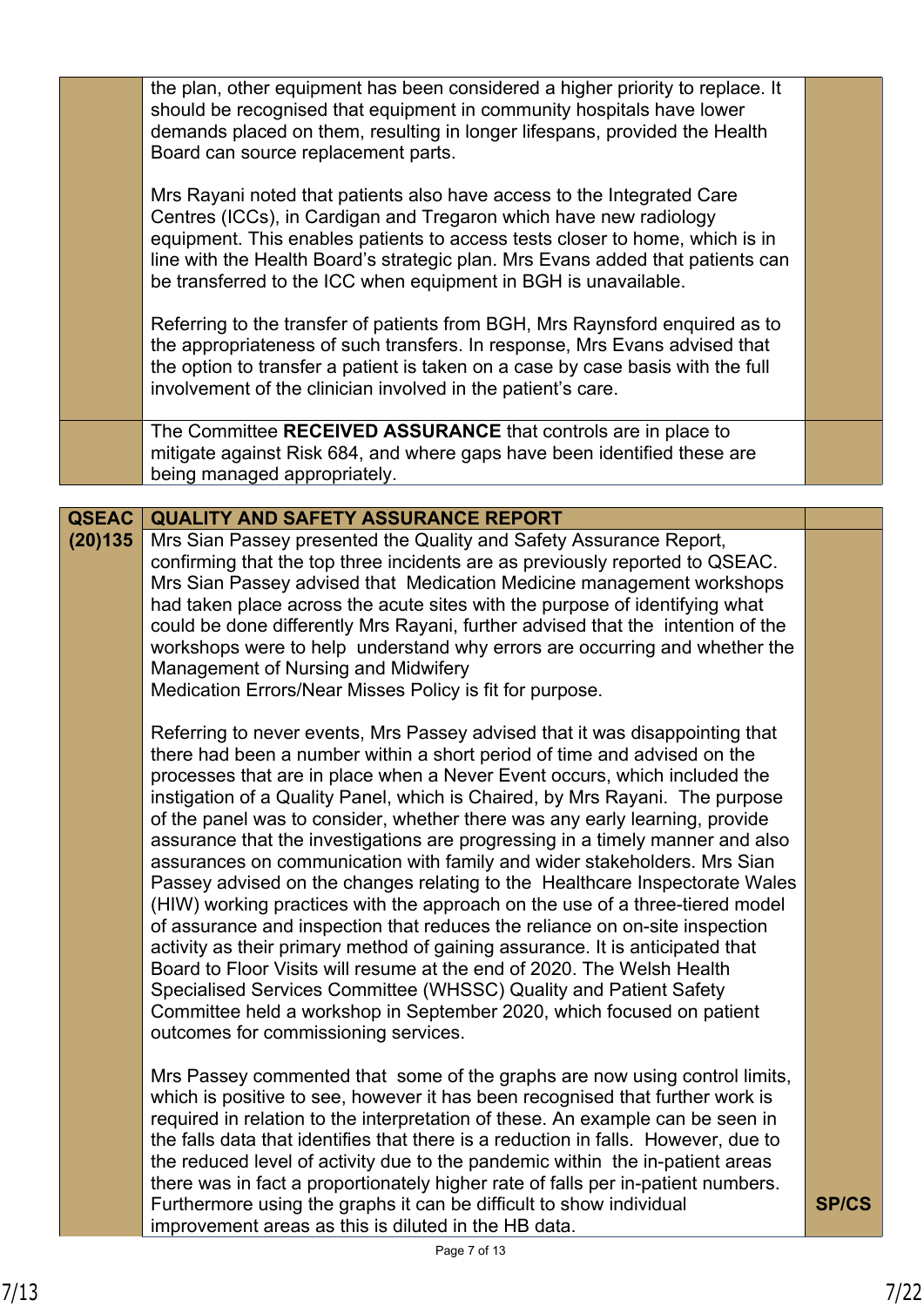In relation to future reporting, Mrs Passey enquired whether the Committee would prefer to receive a report indicating specific improvements, or an overarching report. In response, Mrs Cathie Steele commented that future reports could include both the Health Board wide graph, and also to provide Members with a better understanding, details of where targeted work may be required. Ms Lewis agreed to discuss options further with Mrs Passey outside of the Committee meeting.

## *Ms Jill Paterson re-joined the Committee meeting*

Noting the high number of never events and serious incidents, Mrs Hardisty enquired whether any learning should be presented to OQSESC. Mrs Steele acknowledged that this follows a period where no never events were reported, stating that the team agreed to establish quality panels to progress learning. In relation to serious incidents, this represents an increase in the number of deaths reported involving Mental Health patients. Ms Lewis agreed to discuss the issues raised with Mrs Passey and Mrs Steele, outside of the Committee meeting with an update provided via the Table of Actions on the agreed approach.

As a point of clarity, Mrs Hardisty commented that the orthopaedic improvement and learning action plan, had been presented to OQSESC in September 2020 not July 2020.

Mr Newman requested the inclusion of further granularity in future reports. Whilst areas of good practice are cited, the Committee should be advised of challenging areas, which should be supported by triangulation of metrics in order to identify these areas. In response, Mrs Passey advised that it was the intention that reports such as these would be reported to OQSESC through the revised governance structure, following which there would be escalation of the challenging areas to be reported through the reporting structure to QSEAC .

*Mr Andrew Carruthers joined the Committee meeting* 

*Mr Keith Jones re-joined the Committee meeting*

*Mr Lance Reed left the Committee meeting*

QSEAC **RECEIVED ASSURANCE** from the Quality and Safety Assurance Report.

| QSEAC   | <b>ASSURANCE REPORTS WINTER PLANNING ON RISKS 129 &amp; 810</b>               |  |
|---------|-------------------------------------------------------------------------------|--|
| (20)136 | Mr Andrew Carruthers informed Members that, given the number of               |  |
|         | overlapping risks which relate to winter preparedness, it has been proposed   |  |
|         | that these risks be reviewed in light of the Quarter 3 and 4 returns to Welsh |  |
|         | Government (WG), with a suggestion that the risks are merged into one         |  |
|         | overarching risk.                                                             |  |
|         |                                                                               |  |
|         | Mr Nick Davies presented the Risk 129 - Ability to Deliver an Urgent Primary  |  |
|         | Care Out of Hours (OOH) Service for Hywel Dda Patients report, advising that  |  |
|         | due to COVID-19, performance indicators relating to service performance       |  |

**SP/CS**

**KR**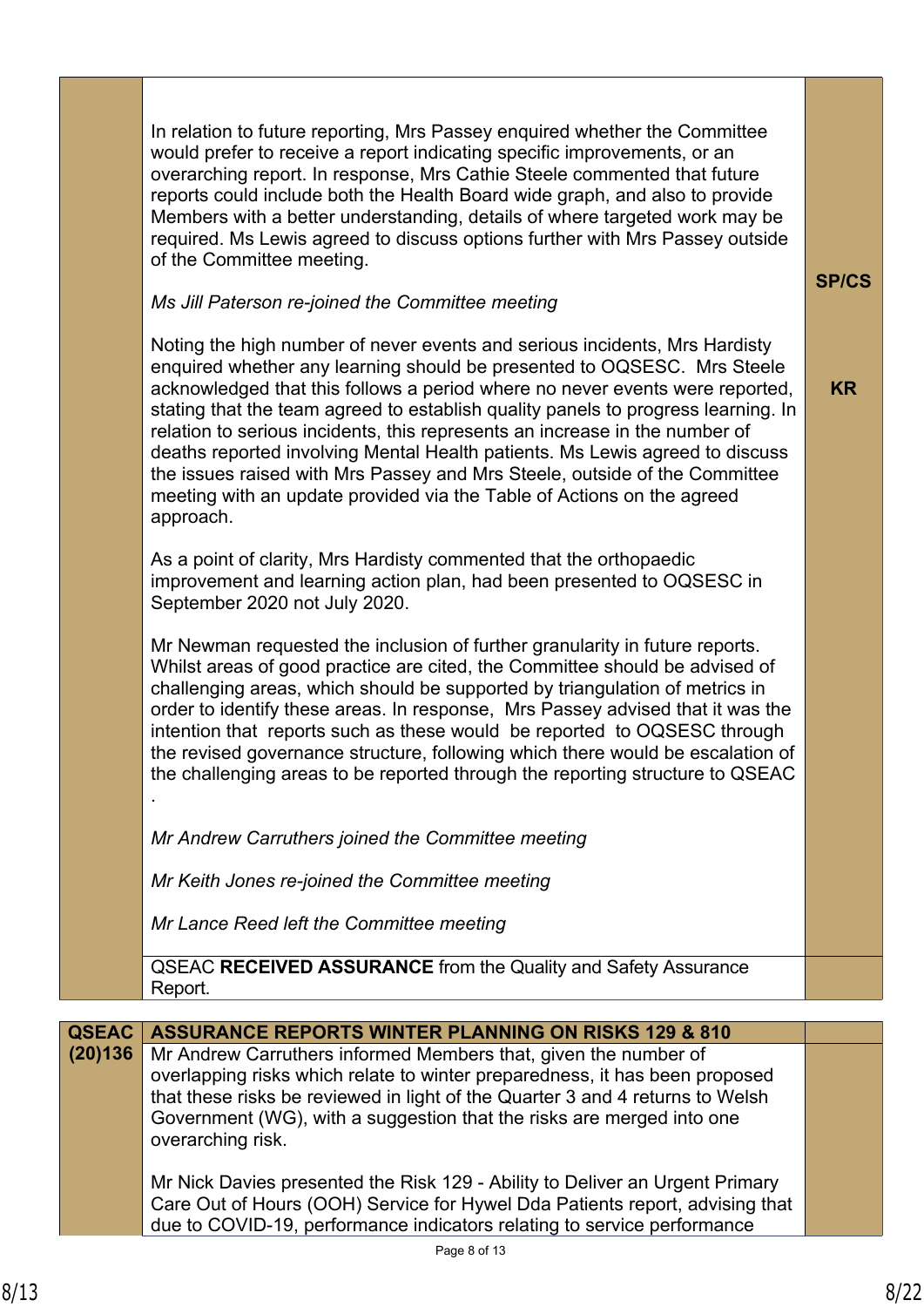were suspended by WG in March 2020; these have now re-convened. Whilst escalation levels have been agreed, management of the service is contained within the Health Board, with risks mitigated by moving demand to available capacity. However, to ensure performance monitoring is maximised, the Standards and Quality Indicators - 111 and OOH in Wales (2018 V5) are currently being reviewed nationally. Mr Davies advised that given the current shortfalls in capacity and an increase in demand, the risk score cannot currently be reduced. In addition, whilst the Advanced Paramedic Practitioner (APP) model has benefited the service, additional GPs were available at the beginning of the pandemic, however this has now reduced to pre COVID-19 capacity and therefore additional GPs are now required.

# *Mr Lance Reed left the Committee meeting*

Ms Jill Paterson advised that the report illustrates a requirement to agree thresholds and tolerance levels within the service due to the length of time this risk has been on the CRR. Following evidence indicating a reduction in patient impact, it was agreed to reduce the risk score. However, Ms Paterson suggested that QSEAC should agree this tolerance level, accepting the mitigations in place.

## *Ms Ann Murphy left the Committee meeting*

Mrs Hardisty acknowledged the comments by Ms Paterson. However, given that this approach is aligned to the success of the new strategy, enquired as to the next steps in order to progress this.

Mrs Williams commented that the service appears to be operating separately and enquired whether it has been included within the Health Board's 3 year plan. Ms Paterson confirmed that one of the planning objectives for the Health Board includes a 24 hour care model, which will incorporate this service. Mr Carruthers advised that a first point of contact service has been piloted in C&VUHB with early indications that this may be expanded to support part of the response to winter pressures.

In response to the suggestion by Ms Paterson regarding the tolerance of this risk, Mrs Joanne Wilson advised that given that this risk is aligned to quality and safety, the tolerance level has been agreed by the Board. Therefore, where the risk is consistently above this level, it is proposed that the Committee accepts this level and agrees to review later in the year. In response, Members agreed to support this approach, and forward plan a review in 6 months-time, it was further agreed to include the agreed approach within the QSEAC update report to Board.

Mr Keith Jones provided a verbal update relating to *Risk 810 Poor quality of care within the unscheduled care pathway*, advising that this risk will be included within the review of the Quarter 3 and 4 returns to WG. There is evidence that demand within the unscheduled care pathway is increasing, presenting additional pressures on the system. Therefore a winter plan report would be presented to QSEAC in December 2020, which will include details on the identified actions and whether these are mitigating the risks involved relating to the quality and safety of services. For clarity, Mrs Rayani advised that the focus of the report should indicate the impact for the patient and any identified harm associated with reduced performance. Ms Paterson suggested **AC KR**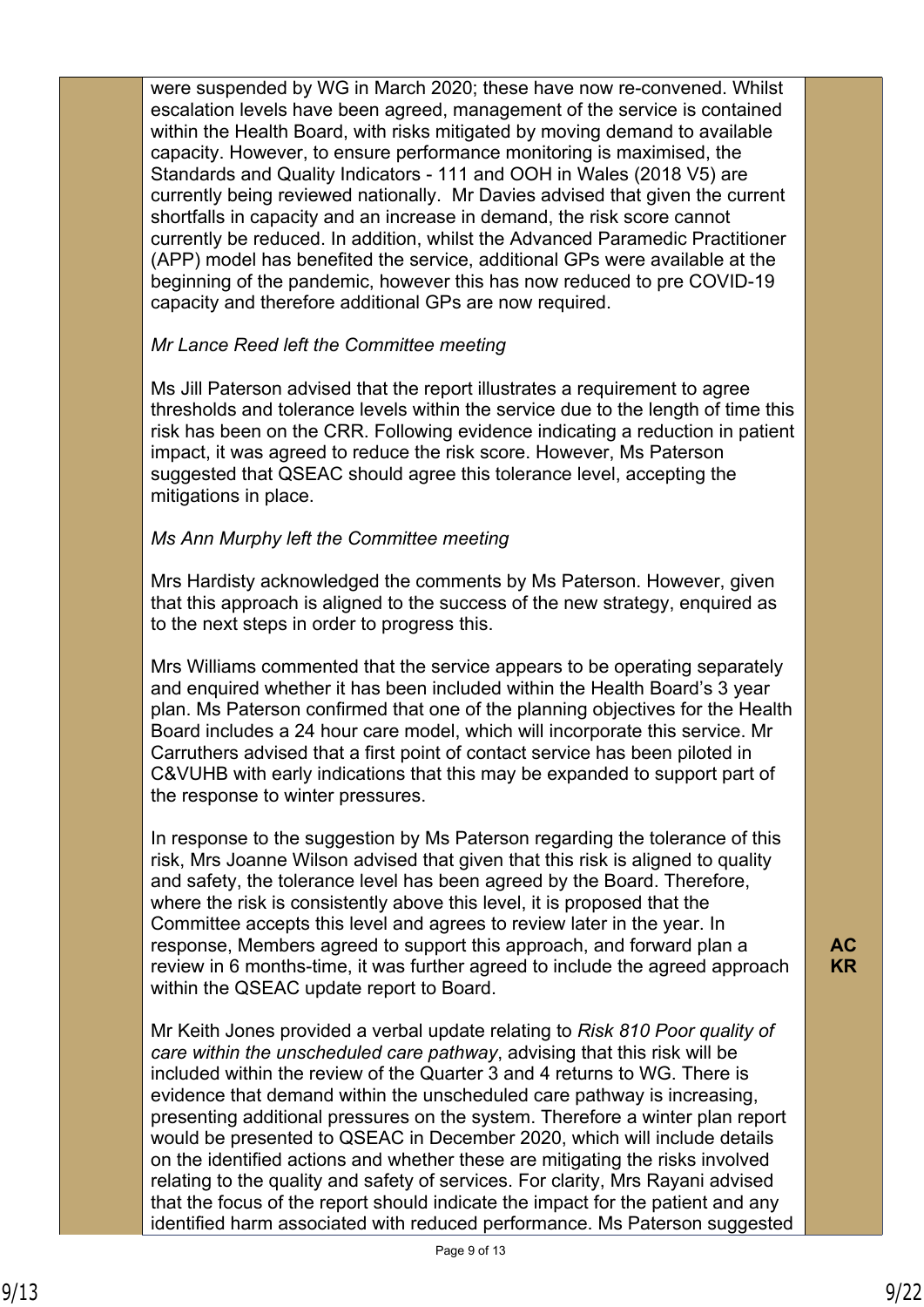|              | that following discussions at Board, the report should be expanded to include<br>the impact on patients due to delayed transfers of care (DTOC), given that<br>discharge and flow are interlinked. Mr Jones confirmed that a whole system<br>approach would be included within the report to QSEAC in December 2020.<br>In summary, on behalf of QSEAC, Ms Lewis recognised the significant work<br>undertaken by Mr Davies and the team involved to improve the OOH service.<br>The Committee:<br><b>RECEIVED</b> the Assurance Report Winter Planning on Risk 129.<br>$\bullet$ | <b>AC/KJ</b> |
|--------------|-----------------------------------------------------------------------------------------------------------------------------------------------------------------------------------------------------------------------------------------------------------------------------------------------------------------------------------------------------------------------------------------------------------------------------------------------------------------------------------------------------------------------------------------------------------------------------------|--------------|
|              | <b>NOTED</b> the current fragile state of OOHs services at the Health Board in<br>addition to the actions taken in an effort to mitigate the situation.<br><b>NOTED</b> the verbal update on Risk 810 and that a report on winter planning                                                                                                                                                                                                                                                                                                                                        |              |
|              | would be presented to QSEAC in December 2020.                                                                                                                                                                                                                                                                                                                                                                                                                                                                                                                                     |              |
| <b>QSEAC</b> | TRANS-CATHETER AORTIC VALVE INSERTION (TAVI) PROGRESS                                                                                                                                                                                                                                                                                                                                                                                                                                                                                                                             |              |
| (20)137      | <b>REPORT</b><br>The Trans-Catheter Aortic Valve Insertion (TAVI) Progress Report from<br>Swansea Bay University Health Board (SBUHB) was presented to Members.                                                                                                                                                                                                                                                                                                                                                                                                                   |              |
|              | In response to a query from Mrs Hardisty, Dr Kloer advised that whilst the<br>service for HDdUHB patients has improved significantly, SBUHB were only<br>monitoring elective patient referrals to the service and not urgent cases; this<br>has now been resolved. However, it should be recognised that with the<br>combination of the winter period and the expected increase in COVID-19<br>patients, TAVI patients may experience delays, therefore the outcome of the<br>review into the second cohort of patients will determine whether any concerns<br>have been raised.  |              |
|              | The Committee RECEIVED ASSURANCE from the progress made in treating<br>those patients on the Trans-Catheter Aortic Valve Insertion (TAVI) waiting list.                                                                                                                                                                                                                                                                                                                                                                                                                           |              |
| <b>QSEAC</b> | <b>MORTALITY REVIEW OF THE IMPACT ON PATIENTS WAITING FOR A</b>                                                                                                                                                                                                                                                                                                                                                                                                                                                                                                                   |              |
| (20)138      | <b>PROCEDURE DURING THE COVID-19 PANDEMIC</b><br>Dr Kloer presented the Mortality Review of the Impact on Patients Waiting for<br>a Procedure During the COVID-19 Pandemic report, advising that this is a<br>preliminary report to determine whether mortality data has been comparable<br>to non-COVID-19 activity within HDdUHB and also across Wales. On initial<br>analysis, whilst the mortality rate in March 2020, was significantly higher, over                                                                                                                         |              |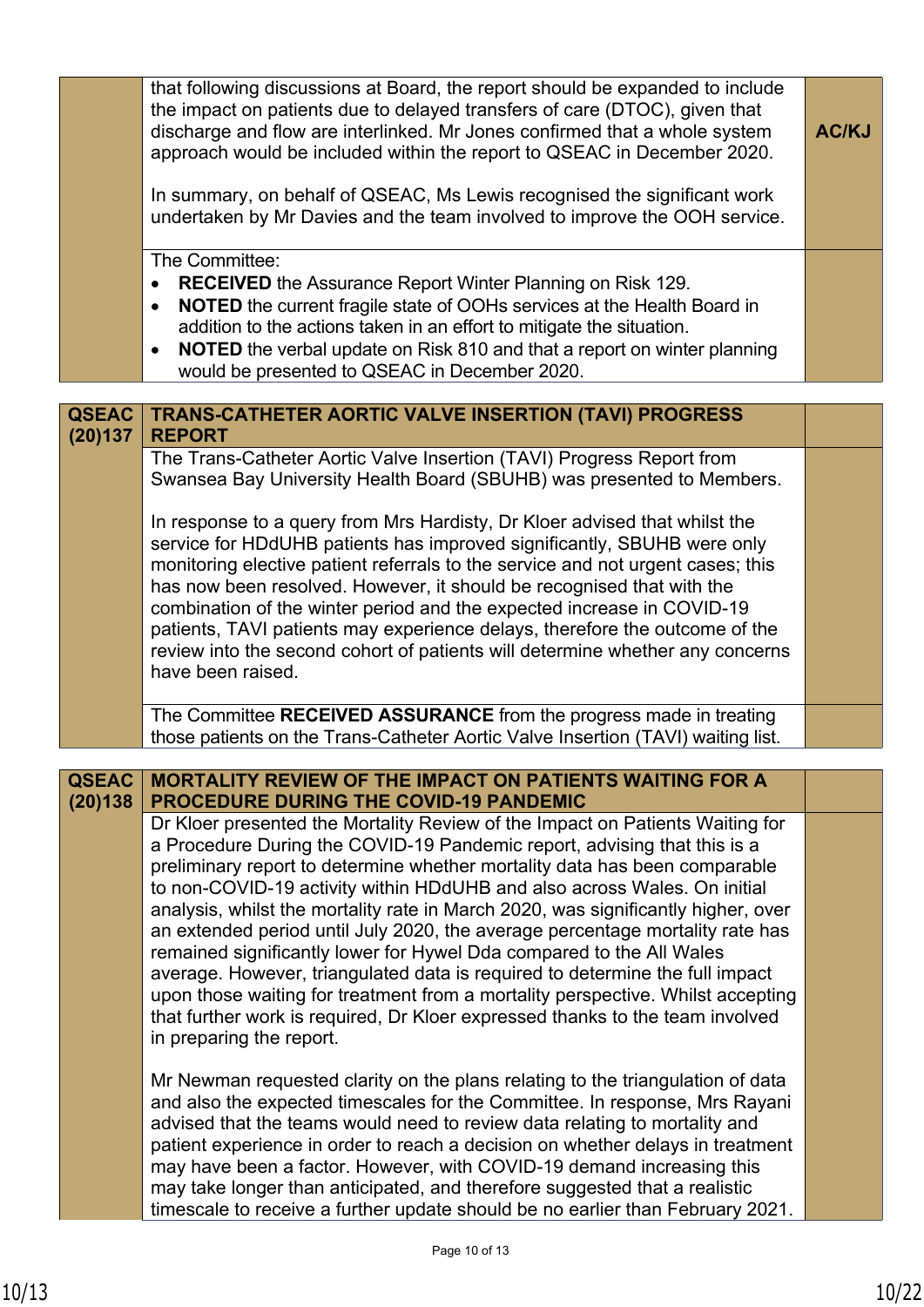|              | Mr Carruthers commented that given the continuing nature of the pandemic,<br>there may be a challenge in receiving adequate data to analyse. Of further<br>consideration will be the variability of a second wave of the pandemic, given<br>that the Health Board will be directed by national policy. Whilst wider patient<br>harm is recognised, an increase in patient numbers may change WG policy<br>and as a consequence of this, change the patient acuities.                                                                                             |              |
|--------------|------------------------------------------------------------------------------------------------------------------------------------------------------------------------------------------------------------------------------------------------------------------------------------------------------------------------------------------------------------------------------------------------------------------------------------------------------------------------------------------------------------------------------------------------------------------|--------------|
|              | Recognising that the current analysis does not highlight any immediate<br>concerns, that triangulated data (not yet available) is required to determine the<br>full impact upon those waiting for treatment, and that a formal review requires<br>comprehensive analysis, it was agreed that a further update would be<br>presented to QSEAC in February 2021. However, the Medical Director's team<br>will retain an oversight of data as it becomes available and any concerns will<br>be flagged for immediate attention prior to February 2021 if necessary. | <b>PK/AC</b> |
|              | The Committee NOTED and DISCUSSED the Mortality Review of the Impact on<br>Patients Waiting for a Procedure During the COVID-19 Pandemic and AGREED<br>that a further report be presented to QSEAC in February 2021.                                                                                                                                                                                                                                                                                                                                             |              |
|              |                                                                                                                                                                                                                                                                                                                                                                                                                                                                                                                                                                  |              |
| <b>QSEAC</b> | <b>OPERATIONAL QUALITY, SAFETY AND EXPERIENCE SUB-COMMITTEE</b>                                                                                                                                                                                                                                                                                                                                                                                                                                                                                                  |              |
| (20)139      | Mr Oliver presented the Operational Quality, Safety and Experience Sub-<br>Committee (OQSESC) exception report and revised OQSESC Terms of<br>Reference for ratification.                                                                                                                                                                                                                                                                                                                                                                                        |              |
|              | Mrs Hardisty commented that following the meeting, all directorates have<br>been issued with guidance for risk reporting to OQSESC.                                                                                                                                                                                                                                                                                                                                                                                                                              |              |
|              | With no further comments from Members, the revised OQSESC Terms of<br>Reference were approved.                                                                                                                                                                                                                                                                                                                                                                                                                                                                   |              |
|              | QSEAC NOTED the content of the OQSESC exception report and RATIFIED<br>the revised OQSESC Terms of Reference.                                                                                                                                                                                                                                                                                                                                                                                                                                                    |              |
|              |                                                                                                                                                                                                                                                                                                                                                                                                                                                                                                                                                                  |              |
| <b>QSEAC</b> | <b>LISTENING &amp; LEARNING SUB-COMMITTEE</b>                                                                                                                                                                                                                                                                                                                                                                                                                                                                                                                    |              |

| <u>E QOEAU EIJO ENING &amp; LEARNING SUD-CUMMITTEE</u>                          |
|---------------------------------------------------------------------------------|
| <b>(20)140</b> No update as previous Listening & Learning Sub-Committee meeting |
| cancelled.                                                                      |

| <b>QSEAC</b><br>(20)141 | <b>RESEARCH &amp; DEVELOPMENT SUB-COMMITTEE &amp; THE REVISED</b><br><b>R&amp;DSC TERMS OF REFERENCE</b>                                                                                                                                                 |  |
|-------------------------|----------------------------------------------------------------------------------------------------------------------------------------------------------------------------------------------------------------------------------------------------------|--|
|                         | Dr Kloer presented the Research & Development (R&D) Sub-Committee<br>exception report and revised R&DSC Terms of Reference for ratification,<br>advising that the meeting had been well attended, with discussion progressing<br>in the right direction. |  |
|                         | With no further comments from Members, the revised R&DSC Terms of<br>Reference were approved.                                                                                                                                                            |  |
|                         | Mrs Rebecca Jewell and Mrs Helen Williams left the Committee meeting                                                                                                                                                                                     |  |
|                         | QSEAC <b>NOTED</b> the Research & Development (R&D) Sub-Committee<br>exception report and RATIFIED the revised R&DSC Terms of Reference.                                                                                                                 |  |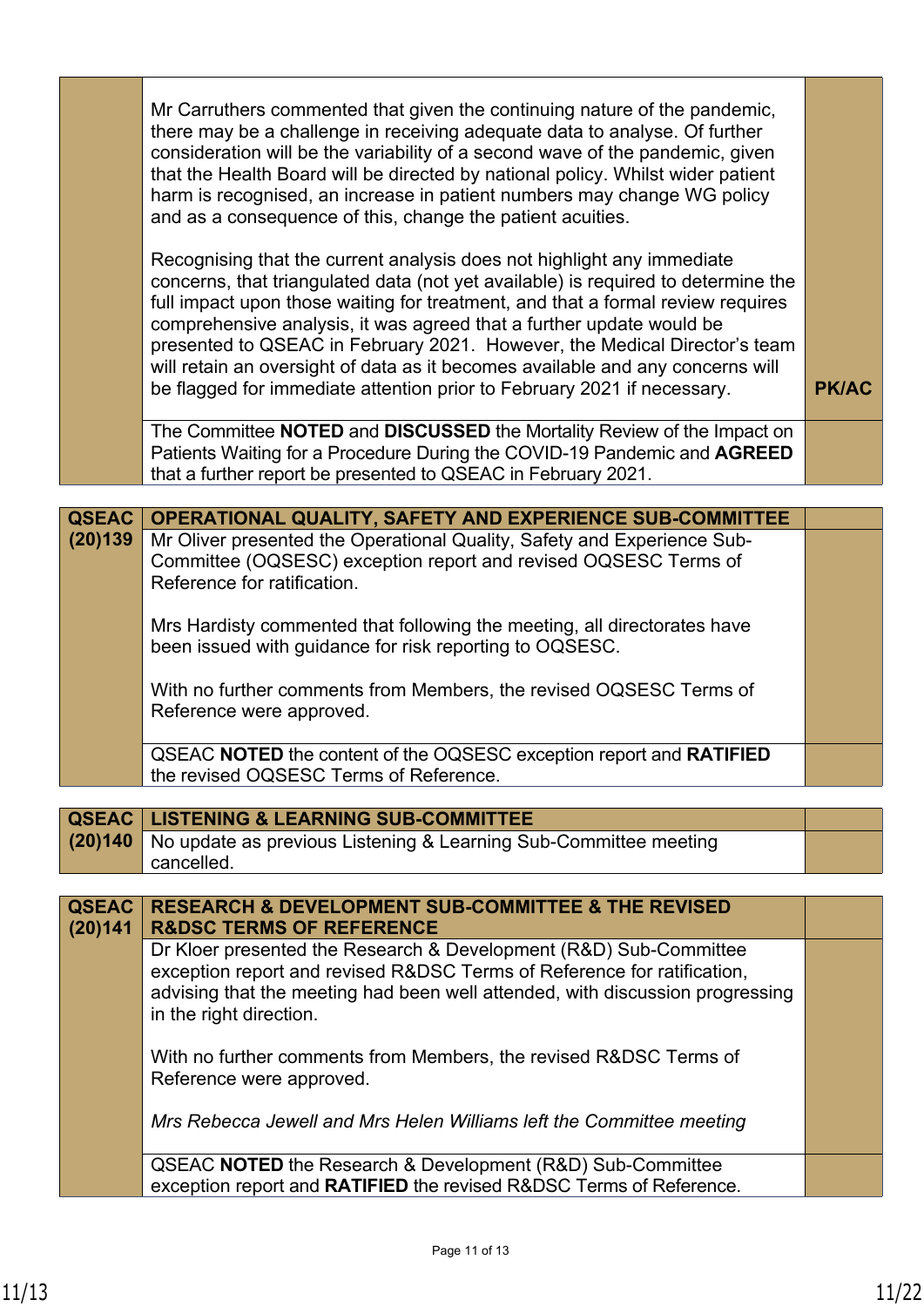| <b>QSEAC</b><br>(20)142 | <b>EXCEPTION REPORT FROM INFECTION PREVENTION STRATEGIC</b><br><b>STEERING GROUP</b>                                                                                                                                                                                                                                                                                                                                              |  |
|-------------------------|-----------------------------------------------------------------------------------------------------------------------------------------------------------------------------------------------------------------------------------------------------------------------------------------------------------------------------------------------------------------------------------------------------------------------------------|--|
|                         | The Infection Prevention Strategic Steering Group exception report was<br>presented, with no comments received from Members.                                                                                                                                                                                                                                                                                                      |  |
|                         | <b>QSEAC NOTED</b> the Infection Prevention Strategic Steering Group exception<br>report.                                                                                                                                                                                                                                                                                                                                         |  |
|                         |                                                                                                                                                                                                                                                                                                                                                                                                                                   |  |
| <b>QSEAC</b><br>(20)143 | <b>EXCEPTION REPORT FROM STRATEGIC SAFEGUARDING WORKING</b><br><b>GROUP</b>                                                                                                                                                                                                                                                                                                                                                       |  |
|                         | Mrs Passey presented the Strategic Safeguarding Working Group exception<br>report advising that the Group received a presentation outlining learning for<br>the service following the publication of the Adult Practice Review (APR)<br>CWMPAS 012019 on 21st August 2020. For assurance, Mrs Passey<br>confirmed that the Regional Safeguarding Board will develop a regional action<br>plan for the Health Board to progress.   |  |
|                         | In response to a query from Mrs Raynsford, Mrs Passey advised that<br>children's homes visits are being supported weekly with virtual clinics following<br>Public Health Guidance. For clarity however, Looked after Children's (LACs)<br>health assessments are still being undertaken, along with attendance at LAC<br>reviews and strategies, although the Health Assessments are undertaken by<br>virtual means or telephone. |  |
|                         | <b>QSEAC NOTED</b> the Strategic Safeguarding Working Group exception report.                                                                                                                                                                                                                                                                                                                                                     |  |

| (20)144 | <b>QSEAC   QUALITY, SAFETY &amp; EXPERIENCE ASSURANCE COMMITTEE WORK</b><br><b>PLAN 2020/21</b>       |  |
|---------|-------------------------------------------------------------------------------------------------------|--|
|         | The Committee received the Quality, Safety & Experience Assurance<br>Committee Work Plan 2020/21.     |  |
|         | The Committee <b>NOTED</b> the Quality, Safety & Experience Assurance<br>Committee Work Plan 2020/21. |  |

| <b>QSEAC   QUALITY, SAFETY &amp; EXPERIENCE ASSURANCE COMMITTEE DECISION</b> |  |
|------------------------------------------------------------------------------|--|
| $(20)145$ TRACKER 2020/21- AMBER ACTIONS ONLY                                |  |
| No report as all actions have been completed.                                |  |

| <b>QSEAC   QUALITY, SAFETY &amp; EXPERIENCE ASSURANCE COMMITTEE SUB-</b> |  |
|--------------------------------------------------------------------------|--|
| (20)146 COMMITEES DECISION TRACKER 2020/21 - AMBER ACTIONS ONLY          |  |
| No report as all actions have been completed.                            |  |
|                                                                          |  |

| <b>QSEAC ANY OTHER BUSINESS</b>          |  |
|------------------------------------------|--|
| (20)147 No other business was discussed. |  |
|                                          |  |

| <b>QSEAC   REFLECTIVE SUMMARY</b>                                         |  |
|---------------------------------------------------------------------------|--|
| (20)148   Mrs Rayani reflected the following key points from the meeting: |  |
| • An acknowledgment that the risks contained within the Corporate Risk    |  |
| Report would be aligned to the Health Board's planning objectives.        |  |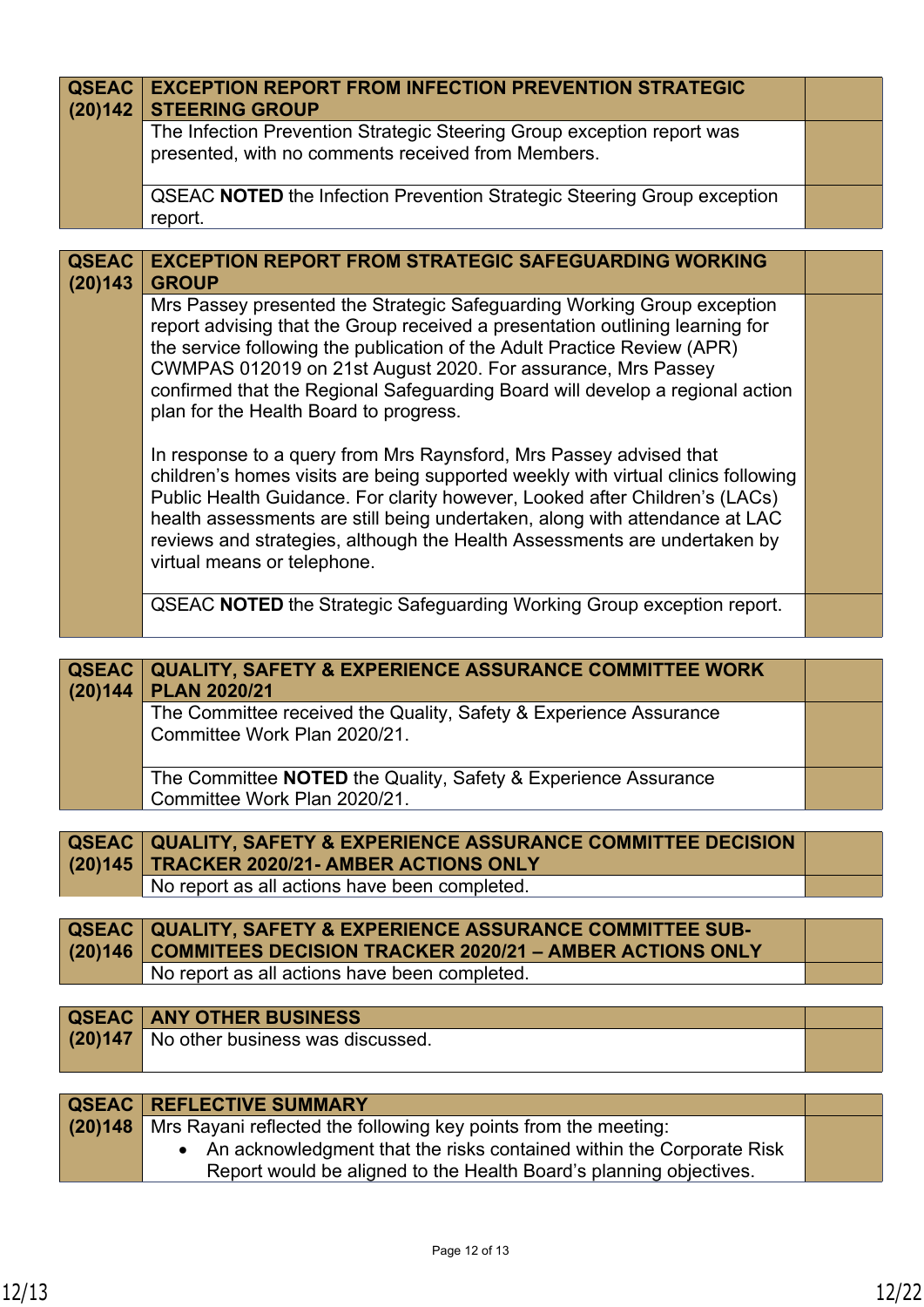|         | • Whilst Members received assurance from the reports presented, an<br>increased focus relating to patient experience is required for future<br>reports to the Committee. |  |
|---------|--------------------------------------------------------------------------------------------------------------------------------------------------------------------------|--|
|         |                                                                                                                                                                          |  |
|         | <b>QSEAC   DATE &amp; TIME OF NEXT MEETING</b>                                                                                                                           |  |
| (20)149 | 9.30am Tuesday 1 <sup>st</sup> December 2020                                                                                                                             |  |
|         |                                                                                                                                                                          |  |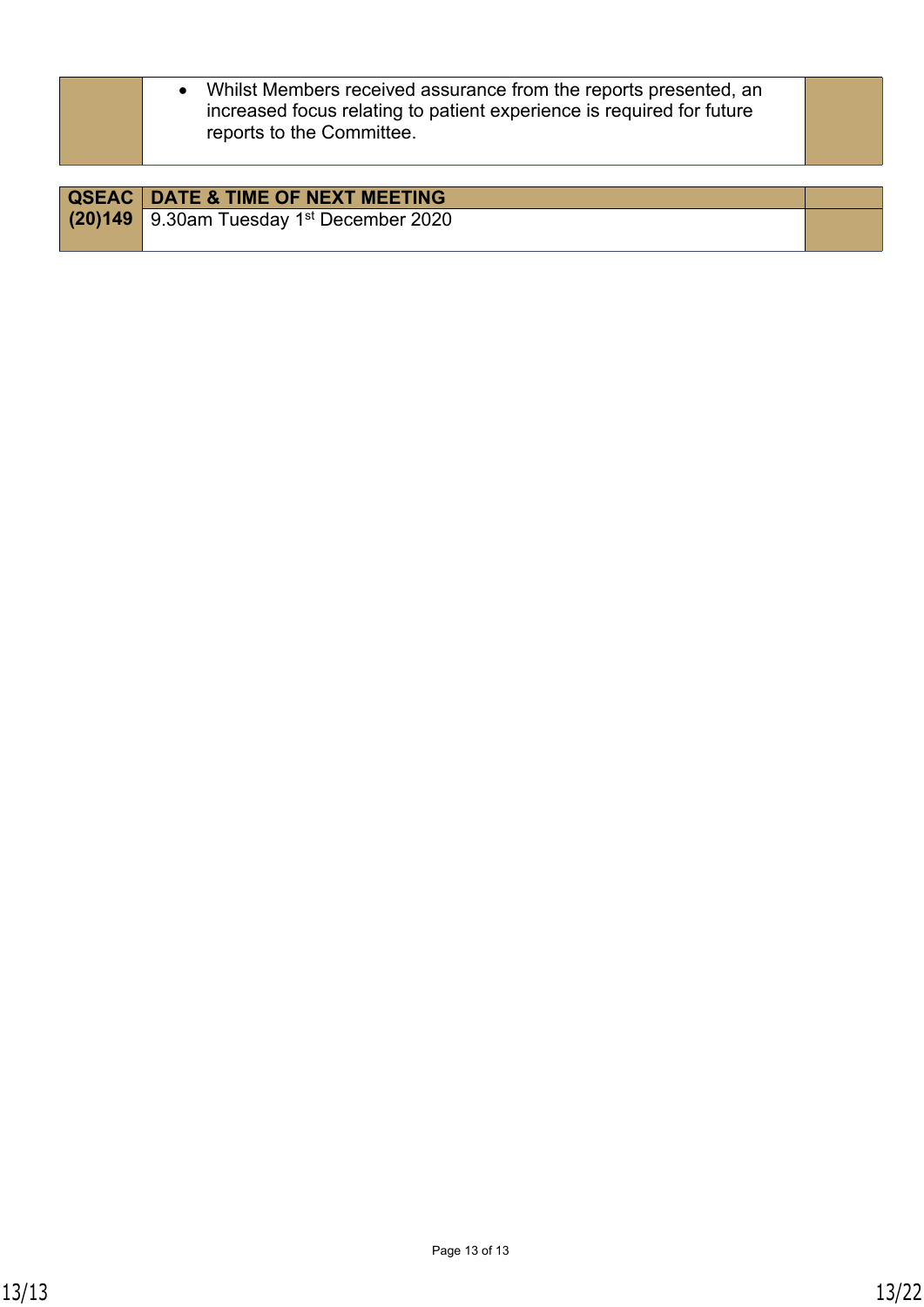

#### **COFNODION HEB EU CYMERADWYO O GYFARFOD Y PWYLLGOR SICRWYDD ANSAWDD, DIOGELWCH A PROFIAD UNAPPROVED MINUTES OF THE QUALITY, SAFETY AND EXPERIENCE ASSURANCE COMMITTEE MEETING**

| Date and Time of Meeting: | 12.30pm, $13th$ November 2020                                                |
|---------------------------|------------------------------------------------------------------------------|
| Venue:                    | Boardroom, Ystwyth Building, St David's Park, Carmarthen,<br><b>SA31 3BB</b> |

| <b>Present:</b>    | Ms Anna Lewis, Independent Member (Committee Chair)                          |
|--------------------|------------------------------------------------------------------------------|
|                    | Mrs Delyth Raynsford, Independent Member (Committee Vice-Chair) (VC)         |
|                    | Miss Maria Battle, HDdUHB Chair (part)                                       |
|                    | Mrs Judith Hardisty, HDdUHB Vice Chair (VC)                                  |
|                    | Professor John Gammon, Independent Member (VC) (part)                        |
|                    | Mr Paul Newman, Independent Member (VC)                                      |
|                    | Ms Ann Murphy, Independent Member (VC)                                       |
| $\ln$              | Mrs Mandy Rayani, Director of Nursing, Quality & Patient Experience          |
| <b>Attendance:</b> | Mr Steve Moore, Chief Executive (VC) (part)                                  |
|                    | Dr Philip Kloer, Medical Director & Deputy CEO (part)                        |
|                    | Mr Andrew Carruthers, Director of Operations (VC)                            |
|                    |                                                                              |
|                    | Ms Jill Paterson Director of Primary Care, Community and Long Term Care      |
|                    | (VC)                                                                         |
|                    | Ms Alison Shakeshaft, Director of Therapies and Health Science (VC) (part)   |
|                    | Mrs Louise O'Connor, Assistant Director (Legal Services/Patient Experience)  |
|                    | (VC)                                                                         |
|                    | Mrs Joanne Wilson, Board Secretary                                           |
|                    | Mrs Sian Passey, Assistant Director of Nursing Quality, Safeguarding and     |
|                    | <b>Professional Regulation</b>                                               |
|                    | Mrs Cathie Steele, Head of Quality & Governance (VC)                         |
|                    | Mr Keith Jones, Director of Acute Services (VC) (part)                       |
|                    | Mrs Sharon Daniel, Assistant Director of Nursing, Workforce and Professional |
|                    | Standards (VC)                                                               |
|                    | Ms Meleri Jenkins, Senior Nurse Infection Prevention (VC)                    |
|                    | Ms Anna Llewellin, Interim Head of Nursing COVID-19 Operations (VC) (part)   |
|                    | Dr Meinir Jones, Field Hospital Clinical Lead (VC) (part)                    |
|                    | Ms Sandra Brinson, Senior Nurse Manager (VC) (part)                          |
|                    |                                                                              |
|                    | Ms Stephanie Hire, General Manager Scheduled Care (VC) (part)                |
|                    | Ms Diane Knight, Service Delivery Manager for Theatres/DSU/PAC (VC) (part)   |
|                    | Mrs Donna Coleman, Chief Officer, Hywel Dda Community Health Council (VC)    |
|                    | Dr Barbara Wilson, Vice Chair, Hywel Dda Community Health Council (VC)       |
|                    | (part)                                                                       |
|                    | Mr Phil Jones, Audit Wales (VC)                                              |
|                    | Ms Karen Richardson, Corporate and Partnership Governance Officer (Minutes)  |
|                    | Mrs Sian-Marie James, Head of Corporate Office (VC) (part)                   |
|                    | Rev Aled Edwards, Chief Executive, Churches in Wales Together (VC)           |
|                    | (Observing) (part)                                                           |
|                    | Rev Rob James, Church Moderator, Deer Park Baptist Church, Tenby (VC)        |
|                    | (Observing) (part)                                                           |
|                    |                                                                              |

| QSEAC   INTRODUCTIONS AND APOLOGIES FOR ABSENCE                                    | <b>Action</b> |
|------------------------------------------------------------------------------------|---------------|
| (20)150 The Chair, Ms Anna Lewis, welcomed all to the Quality, Safety & Experience |               |
| Assurance Committee (QSEAC) meeting, advising that due to the second               |               |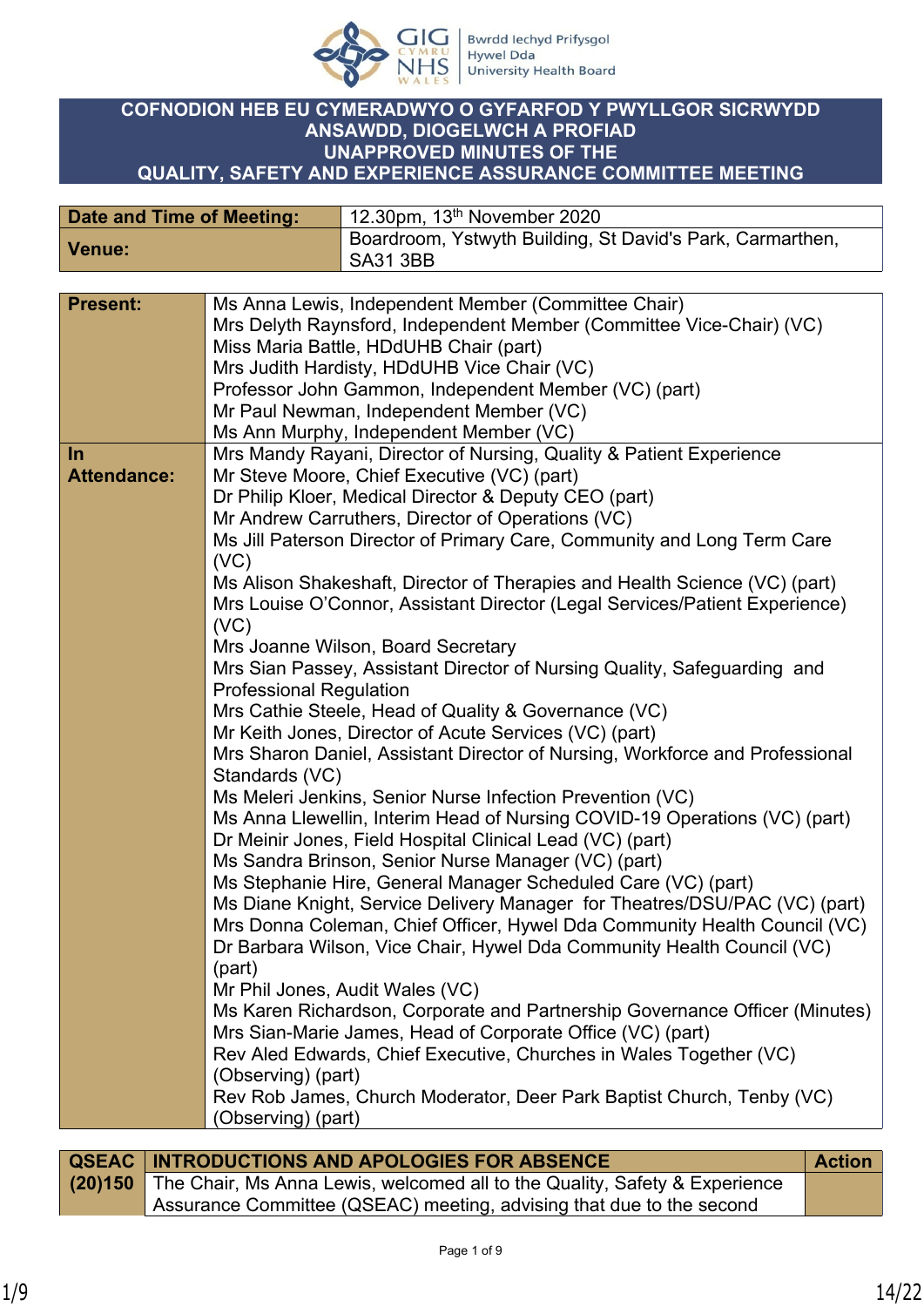wave of the pandemic, it had been agreed to reinstate the monthly COVID-19 QSEAC meetings. From a governance perspective Mrs Joanne Wilson reminded Members of the requirements of the Standing Orders in relation to Committees of the Board and informed Members that Reverend Aled Edwards, Chief Executive, Churches in Wales Together, and Reverend Rob James, Church Moderator, Deer Park Baptist Church, Tenby, would be joining the meeting, in order to observe the discussion relating to the Health Response to the Use of the MOD Training Camp at Penally for Men Seeking Asylum in the UK. Apologies for absence were received from: Mrs Ros Jervis, Director of Public Health

**QSEAC | DECLARATIONS OF INTERESTS (20)151** There were no declarations of interests made.

| <b>QSEAC</b><br>(20)152 | <b>RISK ASSESSMENTS FOR THE RECOMMENCEMENT OF ORTHOPAEDIC</b><br><b>ACTIVITY</b>                                                                                                                                                                                                                                                                                                                                                                                                                                                                                                                                                                                                                                                                                                                                                                                                                                                                                                                                                                  |           |
|-------------------------|---------------------------------------------------------------------------------------------------------------------------------------------------------------------------------------------------------------------------------------------------------------------------------------------------------------------------------------------------------------------------------------------------------------------------------------------------------------------------------------------------------------------------------------------------------------------------------------------------------------------------------------------------------------------------------------------------------------------------------------------------------------------------------------------------------------------------------------------------------------------------------------------------------------------------------------------------------------------------------------------------------------------------------------------------|-----------|
|                         | The Risk Assessments for the Recommencement of Orthopaedic Activity<br>report was presented to Members. Mr Andrew Carruthers advised that<br>following discussions at Board Seminar on 15 <sup>th</sup> October 2020, where the<br>Board had approved in principle the recommencement of Orthopaedic activity,<br>it had been agreed that for assurance purposes, the risk assessments relating<br>to the recommencement of Orthopaedic Activity should be presented to<br>QSEAC. This followed concerns raised by clinical teams at Prince Philip<br>Hospital (PPH) that the plans being proposed would only meet the Bronze<br>standards set by the British Orthopaedic Association, rather than Silver or<br>Gold. It was acknowledged that due to the complexities of the four acute<br>hospital sites across the Health Board, the Orthopaedic Clinical Team would<br>be unable to fully satisfy the principles reflected in guidance issued by the<br>British Orthopaedic Association for the recommencement of urgent elective<br>surgery. |           |
|                         | Mr Keith Jones advised that in order for the Health Board to apply the<br>operating framework of mixed COVID-19 and non-COVID-19 pathways for<br>Quarter 3 and 4, Orthopaedic activity needs to restart on acute sites. For<br>assurance purposes, an overarching risk assessment has been undertaken, in<br>addition to site specific risk assessments, taking into account the COVID-19<br>environment and the challenges with other specialities on each acute site. As<br>a point of clarity, Mr Jones advised that the risk score for Withybush General<br>Hospital (WGH) should be 10, in line with the other acute sites.                                                                                                                                                                                                                                                                                                                                                                                                                  | <b>KJ</b> |
|                         | In response to a query from Mrs Judith Hardisty, Mr Jones advised that each<br>patient is reviewed by the clinical team on a clinical risk basis, and where<br>changes to their treatment is required, this is relayed to the patient.                                                                                                                                                                                                                                                                                                                                                                                                                                                                                                                                                                                                                                                                                                                                                                                                            |           |
|                         | Whilst acknowledging the requirement to restart Orthopaedic Services, and<br>the identified increased risk in PPH, Professor John Gammon expressed<br>concern regarding the proposed location of these services, given that it will<br>affect both COVID-19 and non-COVID-19 patients. Mr Jones assured<br>Members that Orthopaedic patients would be separated from COVID-19                                                                                                                                                                                                                                                                                                                                                                                                                                                                                                                                                                                                                                                                     |           |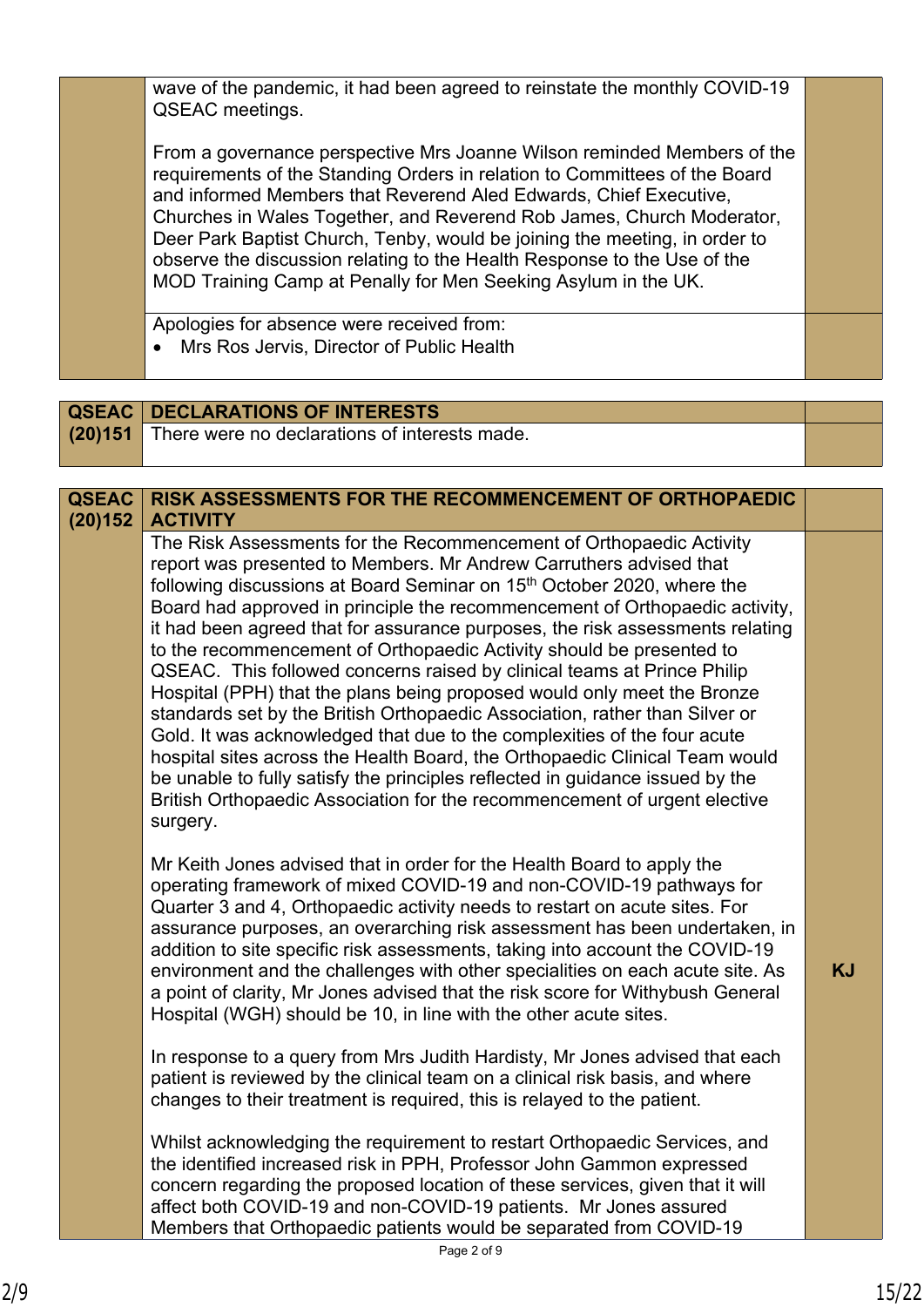patients, however given the logistics at the PPH site, and the physical location of Ward 7, the only route available would require travelling within the proximity of other clinical areas.

Dr Barbara Wilson enquired whether during the COVID-19 pandemic, preoperative consent for patients with capacity is being undertaken, and whether patient experience is still being reviewed. Mr Carruthers advised that the Mental Capacity Act and Consent Group has undertaken a recent audit to establish whether clinicians have been discussing specific COVID-19 risks with patients. The outcome has confirmed that whilst this has been the case, a number of patient notes had not recorded the discussion. For assurance, this risk has been highlighted and will be monitored to ensure clinicians are adhering to the guidance produced by the Consent and Mental Capacity Team. Mrs Donna Coleman enquired whether the consent forms could be shared with the Community Health Council (CHC), given that during the COVID-19 pandemic, patients may be attending hospital on their own. Mr Jones agreed to this request, advising that whenever possible, the team contact the patient and family ahead of admission, in order to share documentation with them.

In relation to patient experience, Mr Jones confirmed that routine arrangements for collecting patient experience is still being undertaken, with particular emphasis on patient experiences during the pandemic.

In response to a query from Ms Alison Shakeshaft regarding access to physiotherapy services for patients following operations, Mr Jones confirmed that discussions have taken place with the Therapy teams on each site to ensure that these services can be delivered.

Mr Paul Newman enquired whether any risks have been identified for when staff are not in work and outside of their clinical environments in order to minimise cross infection. Mr Jones confirmed that these have been articulated within the site specific risk assessments. Following recent COVID-19 site outbreaks, staff have received increased communication, reminding them of the requirement to socially distance, particularly when travelling to and from work.

Mrs Coleman enquired whether information on urgent paediatric services are available for patients to access online. Mr Jones confirmed that this is the case, and for assurance purposes, agreed to share the documentation with the CHC. It was emphasised however, given that the dedicated pathway for this service is in Glangwili General Hospital (GGH), there are no changes to the service following the recommencement of Orthopaedic Services.

In summary, Ms Lewis welcomed the scrutiny from the clinical teams. Members noted the risks associated with recommencing Orthopaedic Services, however recognised that on balance, the clinical risk to these patients is greater if they do not receive the procedures than if they do, providing the Committee with assurance on the actions taken.

The Committee **RECEIVED ASSURANCE** from the actions outlined within the Risk Assessments for the Recommencement of Orthopaedic Activity Report.

**KJ**

**KJ**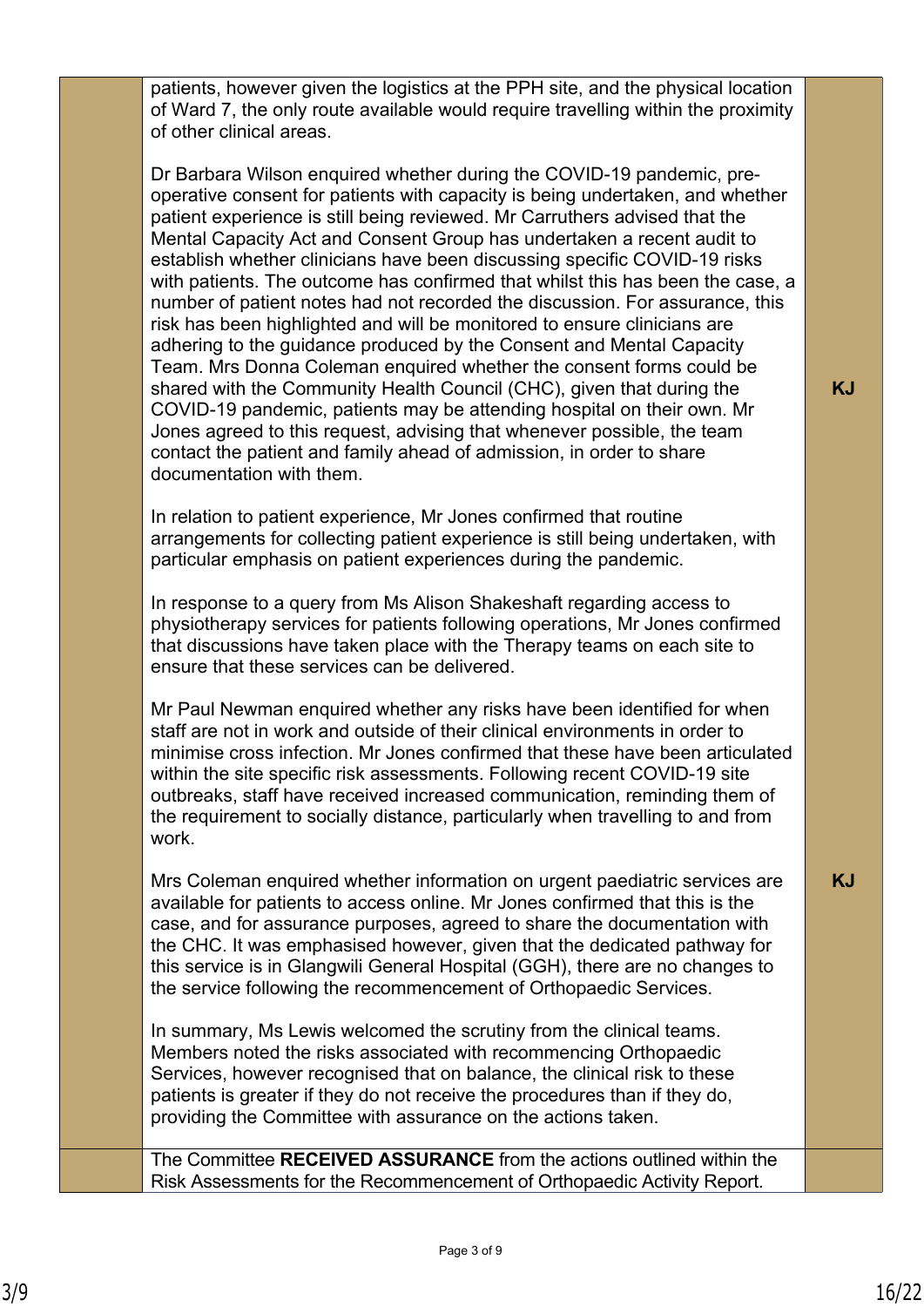| <b>QSEAC</b> | <b>COVID-19 UPDATE AND LEARNING FROM COVID-19 OUTBREAKS</b>                                                                                                                                                                                                                                                                                                                                                                                                                                                                                                                                                                                                                                                                                                                                                                                                                                                                                                                                                                                                                                                                                                                                                                                                                                                                                                       |  |
|--------------|-------------------------------------------------------------------------------------------------------------------------------------------------------------------------------------------------------------------------------------------------------------------------------------------------------------------------------------------------------------------------------------------------------------------------------------------------------------------------------------------------------------------------------------------------------------------------------------------------------------------------------------------------------------------------------------------------------------------------------------------------------------------------------------------------------------------------------------------------------------------------------------------------------------------------------------------------------------------------------------------------------------------------------------------------------------------------------------------------------------------------------------------------------------------------------------------------------------------------------------------------------------------------------------------------------------------------------------------------------------------|--|
| (20)153      | Mrs Mandy Rayani provided a verbal COVID-19 Update and also the<br>Learning from COVID-19 Outbreaks Report, following the three COVID-19<br>outbreaks experienced by the Health Board. Members noted that this is an<br>extremely challenging time for both the Infection, Prevention and Control<br>Team (IP&C) and the Operational Teams in terms of managing these<br>outbreaks. For clarity, Mrs Rayani advised that once more than 2 patients<br>test positive, an outbreak is declared.                                                                                                                                                                                                                                                                                                                                                                                                                                                                                                                                                                                                                                                                                                                                                                                                                                                                     |  |
|              | Mrs Rayani provided a timeline in respect of the outbreaks advising that the<br>outbreak in Bronglais General Hospital (BGH) has now been closed and<br>whilst there are still COVID-19 positive patients on site, these are now being<br>managed. In relation to PPH, the ward involved had been closed to new<br>admissions, with services reconfigured. To date there have been 13 patients<br>and 17 staff who have tested positive, with 3 patients in the ward identified as<br>having antibodies. However, three weeks into the outbreak, the ward has<br>now reopened to new admissions. Members were advised that any new<br>patients presenting as COVID-19 positive would be transferred to the<br>Medical Receiving Unit (MRU); it is therefore anticipated that this outbreak<br>can now be closed. In relation to GGH, Members were informed that the<br>patient initially arrived on Dewi Ward following a negative COVID-19 result,<br>however the result of a second test presented a positive result. To date, 17<br>patients and 27 staff have also tested positive.                                                                                                                                                                                                                                                                           |  |
|              | Mrs Rayani advised that following each Outbreak Control Team (OCT)<br>meeting, findings are quickly shared with all teams in order to facilitate rapid<br>learning across the Health Board. Daily sit-rep reports are undertaken by Mrs<br>Rayani and the IP&C team, with a new streamlined process currently being<br>developed. Further to this, Welsh Government (WG) has issued a 16 point<br>plan for transmissions, which is being supported by Executive Directors to<br>ensure oversight of infections. It is anticipated that intra-hospital transfers<br>and transfers between other Health Boards will now be more robust.                                                                                                                                                                                                                                                                                                                                                                                                                                                                                                                                                                                                                                                                                                                             |  |
|              | Whilst acknowledging the challenges experienced by staff during these<br>outbreaks, Prof. Gammon understood that prior to COVID-19, it had been<br>routine to screen a patient more than once before, confirming that they were<br>negative and enquired whether this methodology is continuing during the<br>pandemic. Mrs Rayani advised that discussions have taken place in a<br>number of fora regarding the appropriateness of the testing regime.<br>However, the challenge exists that the test is only correct at a point in time,<br>and whilst agreeing that regular testing of staff and patients remains the only<br>option, current guidance from Public Health Wales (PHW) suggests not to<br>retest due to an identified risk of false negatives. Ms Alison Shakeshaft<br>confirmed that with the current testing numbers and prevalence rates, staff<br>are regularly receiving reminders to this effect. In line with WG guidance, all<br>patients are tested on hospital admission, with staff being advised that on the<br>balance of probability, they should assume that low level swab results are<br>positive. Ms Shakeshaft added that a pilot point of care test is due to<br>commence which should identify whether a patient is infectious with further<br>discussions required as to whether this could be used in an acute setting. |  |
|              | In response to a query from Mrs Delyth Raynsford, Mrs Rayani confirmed                                                                                                                                                                                                                                                                                                                                                                                                                                                                                                                                                                                                                                                                                                                                                                                                                                                                                                                                                                                                                                                                                                                                                                                                                                                                                            |  |

that regular conversations are taking place to thank staff for all their hard work during these challenging times.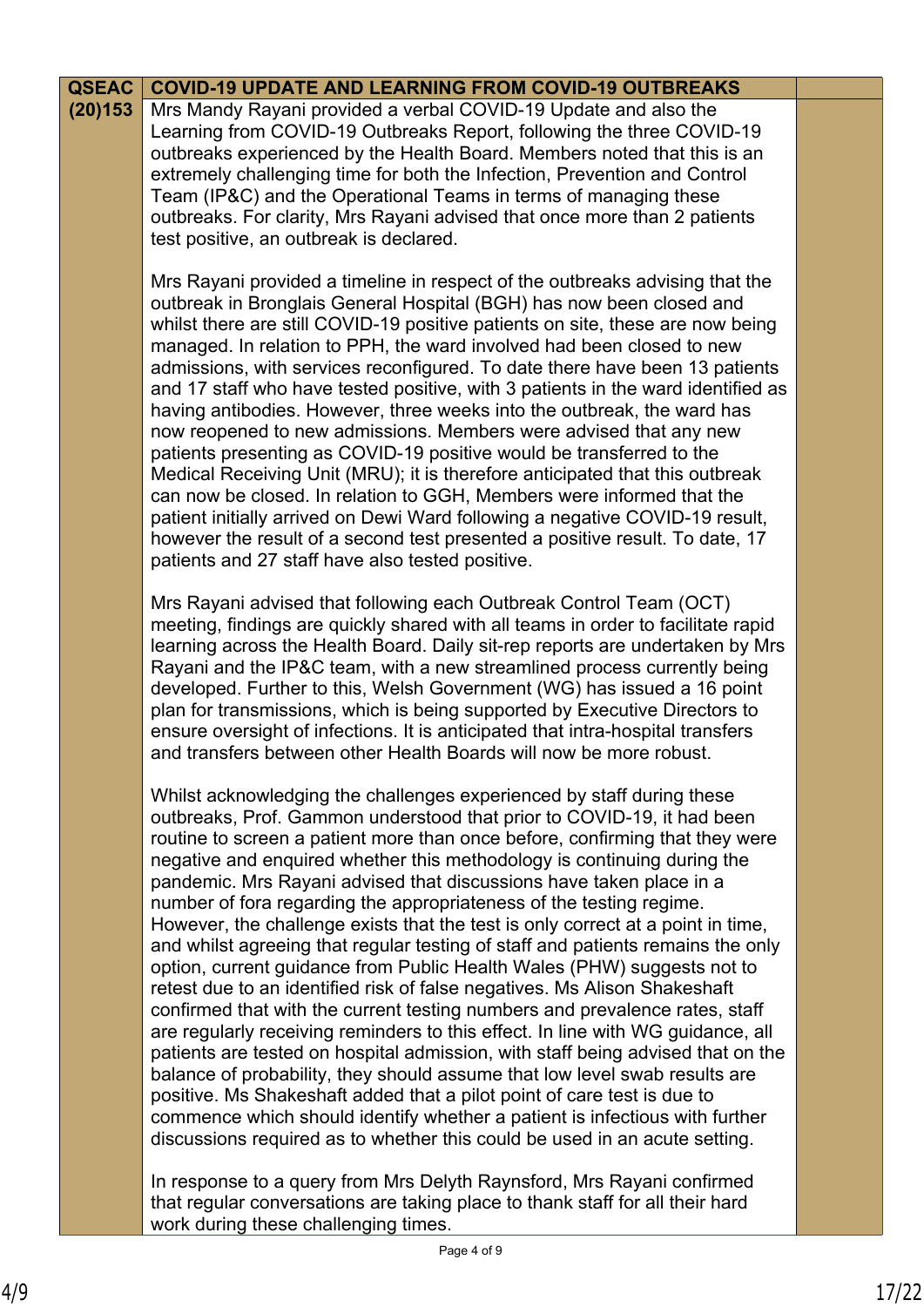|                         | In response to a further query from Mrs Raynsford, Mr Carruthers advised<br>that whilst the Health Board has established red and green settings at the<br>entrance to all acute sites, in reality, these should be treated as amber. It is<br>anticipated that during the winter period, further challenges will be<br>experienced with the combination of increased capacity and the expected<br>increase in COVID-19 patients, which could delay ambulance offloads.<br>However, mitigations are in place; firstly the Health Board is encouraging<br>patients to make contact before attending an acute site; and secondly, the<br>Health Board is holding regular discussions with the Welsh Ambulance<br>Services NHS Trust (WAST) in order to reduce pressures across the system.<br>In summary and on behalf of QSEAC, Ms Lewis expressed thanks to all staff<br>for their hard work in managing the current outbreaks.                                                                                                                                                                                                                                                                                                                                                                                                       |  |
|-------------------------|--------------------------------------------------------------------------------------------------------------------------------------------------------------------------------------------------------------------------------------------------------------------------------------------------------------------------------------------------------------------------------------------------------------------------------------------------------------------------------------------------------------------------------------------------------------------------------------------------------------------------------------------------------------------------------------------------------------------------------------------------------------------------------------------------------------------------------------------------------------------------------------------------------------------------------------------------------------------------------------------------------------------------------------------------------------------------------------------------------------------------------------------------------------------------------------------------------------------------------------------------------------------------------------------------------------------------------------|--|
|                         | The Committee:<br><b>NOTED</b> the verbal COVID-19 update.<br>NOTED the findings related to learning from these outbreaks as<br>summarised within the Learning from COVID-19 Outbreaks Report.<br>RECEIVED ASSURANCE that incidents of COVID-19 infection are being<br>effectively managed, with learning from all cases being rapidly<br>disseminated.                                                                                                                                                                                                                                                                                                                                                                                                                                                                                                                                                                                                                                                                                                                                                                                                                                                                                                                                                                              |  |
|                         |                                                                                                                                                                                                                                                                                                                                                                                                                                                                                                                                                                                                                                                                                                                                                                                                                                                                                                                                                                                                                                                                                                                                                                                                                                                                                                                                      |  |
| <b>QSEAC</b><br>(20)154 | <b>UPDATE REGARDING FIELD HOSPITAL UTILISATION AND OUTCOMES</b><br>FROM THE HEALTHCARE INSPECTORATE WALES (HIW) INSPECTIONS                                                                                                                                                                                                                                                                                                                                                                                                                                                                                                                                                                                                                                                                                                                                                                                                                                                                                                                                                                                                                                                                                                                                                                                                          |  |
|                         | Ms Anna Llewellin and Dr Meinir Jones joined the Committee meeting.                                                                                                                                                                                                                                                                                                                                                                                                                                                                                                                                                                                                                                                                                                                                                                                                                                                                                                                                                                                                                                                                                                                                                                                                                                                                  |  |
|                         | Ms Anna Llewellin presented a verbal update regarding Field Hospital<br>Utilisation and Outcomes from the Healthcare Inspectorate Wales (HIW)<br>Inspections. Members noted that HIW visited both Ysbyty Enfys Carreg Las at<br>Pembrokeshire's Bluestone site, and Ysbyty Enfys Selwyn Samuel in Llanelli,<br>on 8 <sup>th</sup> November 2020. Whilst the formal report is awaited, Ms Llewellin<br>advised that HIW had commended the clinical environment and robust<br>governance structure in place, and welcomed the consideration offered in<br>respect of patients' dignity. During the inspections, HIW noted that staff were<br>enthusiastic and engaged. However, concern was expressed regarding<br>access and security at the Bluestone site, given the multiple access points in<br>place. It has now been agreed that any areas not being used would be locked<br>to increase security. A further concern related to trip hazards in the toilet<br>areas, with plans ongoing to reduce these. In terms of Ysbyty Enfys Selwyn<br>Samuel, HIW provided positive feedback relating to site access, signage and<br>security. Dr Meinir Jones informed Members hat the clinical model is due to<br>be discussed next week with HIW and that the full HIW report should be<br>received by 21 <sup>st</sup> November 2020. |  |
|                         | Mr Carruthers advised that the Health Boards governance structure and<br>underpinning processes have been seen as an exemplar and as such will be<br>shared with other Health Boards in Wales.                                                                                                                                                                                                                                                                                                                                                                                                                                                                                                                                                                                                                                                                                                                                                                                                                                                                                                                                                                                                                                                                                                                                       |  |
|                         | Mr Carruthers further advised that Ysbyty Enfys Selwyn Samuel should<br>become operational from Monday 16.11.2020, with patients transferring from<br>GGH & PPH to the field hospital. Clinical teams have discussed the<br>associated risks of moving vulnerable patients, as opposed to the risk of not<br>moving them, and for assurance purposes advised that this is now resolved.                                                                                                                                                                                                                                                                                                                                                                                                                                                                                                                                                                                                                                                                                                                                                                                                                                                                                                                                              |  |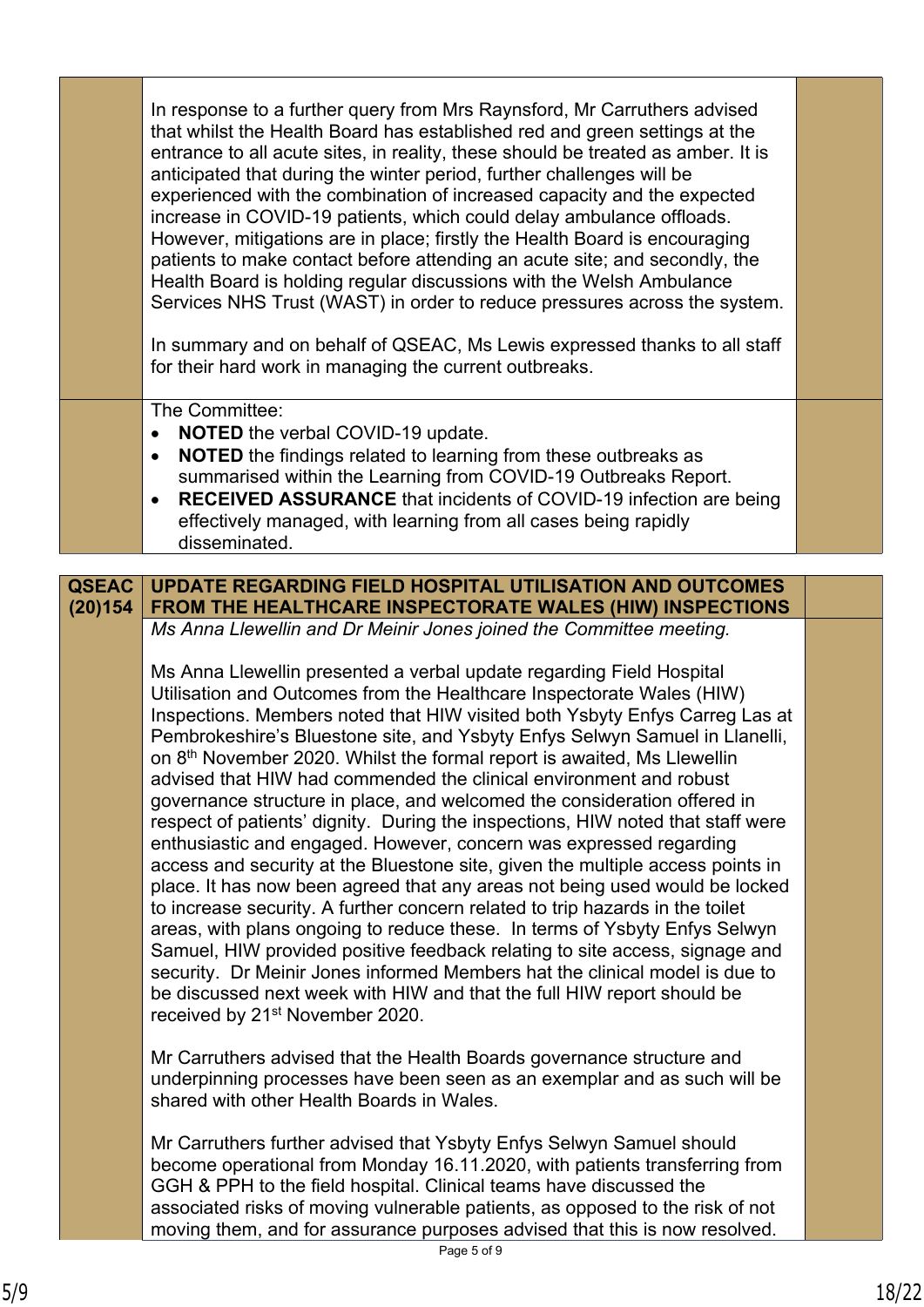|              | Members welcomed the verbal update, acknowledging the work undertaken to<br>operationalise the two field hospitals and expressed thanks to the teams<br>involved for the comprehensive and professional manner of the Health Board<br>during the pandemic.                                                                                                                                                                                                                                                                                                                                                                                                                                                                                                                                                                                                                                                                                                                                                                                                                                                                                                                                                                                                                                                                                                                                                                                                                                                                                                                                                                                                                                                                                            |    |
|--------------|-------------------------------------------------------------------------------------------------------------------------------------------------------------------------------------------------------------------------------------------------------------------------------------------------------------------------------------------------------------------------------------------------------------------------------------------------------------------------------------------------------------------------------------------------------------------------------------------------------------------------------------------------------------------------------------------------------------------------------------------------------------------------------------------------------------------------------------------------------------------------------------------------------------------------------------------------------------------------------------------------------------------------------------------------------------------------------------------------------------------------------------------------------------------------------------------------------------------------------------------------------------------------------------------------------------------------------------------------------------------------------------------------------------------------------------------------------------------------------------------------------------------------------------------------------------------------------------------------------------------------------------------------------------------------------------------------------------------------------------------------------|----|
|              | The Committee NOTED the verbal update regarding Field Hospital Utilisation<br>and Outcomes from HIW Inspections                                                                                                                                                                                                                                                                                                                                                                                                                                                                                                                                                                                                                                                                                                                                                                                                                                                                                                                                                                                                                                                                                                                                                                                                                                                                                                                                                                                                                                                                                                                                                                                                                                       |    |
|              |                                                                                                                                                                                                                                                                                                                                                                                                                                                                                                                                                                                                                                                                                                                                                                                                                                                                                                                                                                                                                                                                                                                                                                                                                                                                                                                                                                                                                                                                                                                                                                                                                                                                                                                                                       |    |
| <b>QSEAC</b> | <b>HEALTH RESPONSE TO THE USE OF THE MOD TRAINING CAMP AT</b>                                                                                                                                                                                                                                                                                                                                                                                                                                                                                                                                                                                                                                                                                                                                                                                                                                                                                                                                                                                                                                                                                                                                                                                                                                                                                                                                                                                                                                                                                                                                                                                                                                                                                         |    |
| (20)155      | PENALLY FOR MEN SEEKING ASYLUM IN THE UK                                                                                                                                                                                                                                                                                                                                                                                                                                                                                                                                                                                                                                                                                                                                                                                                                                                                                                                                                                                                                                                                                                                                                                                                                                                                                                                                                                                                                                                                                                                                                                                                                                                                                                              |    |
|              | Mr Steve Moore joined the Committee meeting.<br>Rev. Aled James and Rev. Rob Jones joined the Committee meeting in an<br>observer capacity.                                                                                                                                                                                                                                                                                                                                                                                                                                                                                                                                                                                                                                                                                                                                                                                                                                                                                                                                                                                                                                                                                                                                                                                                                                                                                                                                                                                                                                                                                                                                                                                                           |    |
|              | Mr Steve Moore presented the Health Response to the Use of the MOD<br>Training Camp at Penally for Men Seeking Asylum in the UK report,<br>expressing his gratitude to the Health Board and stakeholders for the work<br>undertaken in order to provide their support, given the immense challenges<br>due to the COVID-19 pandemic. As a result, 156 residents can be offered a<br>core service for Primary Care needs out of South Pembrokeshire Hospital, in<br>addition to an enhanced service, which is more than the Home Office<br>requested. Mr Moore advised that the identified quality and safety concerns<br>relating to the Penally site, have been expressed in correspondence to the<br>Home Office, emphasising to them that the Health Board is not in a position to<br>be the regulators of the site. Further to this, Withybush General Hospital<br>(WGH), does not have the capacity to provide care for this significant number<br>of patients who may require care above what can be delivered. The Health<br>Board has accepted that even with the work undertaken, significant risks still<br>remain, which again have been referenced within the latest correspondence to<br>the Home Office on 4 <sup>th</sup> November 2020. In addition, the Health Board has<br>provided clarity on the assurance required from the Home Office in order to<br>continue to provide the care and support to this cohort of patients, with a<br>response still awaited. Finally, Mr Moore acknowledged the work of the Health<br>Response Group chaired by the Director of Public Health, the community<br>teams and the Director of Primary Care, Community and Long Term Care,<br>and also the continued support of the local community. |    |
|              | On a point of clarity, Ms Shakeshaft highlighted that the title of the risk register<br>relating to Penally states Therapy Directorate Risks, and as such requires<br>amendment.                                                                                                                                                                                                                                                                                                                                                                                                                                                                                                                                                                                                                                                                                                                                                                                                                                                                                                                                                                                                                                                                                                                                                                                                                                                                                                                                                                                                                                                                                                                                                                      | CB |
|              | Mrs Hardisty welcomed the comprehensive report and echoed the thanks to<br>those involved for their support to date.                                                                                                                                                                                                                                                                                                                                                                                                                                                                                                                                                                                                                                                                                                                                                                                                                                                                                                                                                                                                                                                                                                                                                                                                                                                                                                                                                                                                                                                                                                                                                                                                                                  |    |
|              | Dr Philip Kloer, as Medical Director emphasised that the Health Board has<br>been transparent with the Home Office, stating that the Penally site is<br>unsuitable and is not conducive to the wellbeing of the residents who are from<br>upward of 20 different countries and cultures. Furthermore, stakeholders have<br>expressed concerns that they do not have the infrastructure to provide<br>appropriate services for this cohort of patients. Despite the work undertaken to<br>date, concerns remain that the asylum seekers have needs that are outside<br>our level of experience, and as such, this will limit the support we can offer.                                                                                                                                                                                                                                                                                                                                                                                                                                                                                                                                                                                                                                                                                                                                                                                                                                                                                                                                                                                                                                                                                                 |    |
|              |                                                                                                                                                                                                                                                                                                                                                                                                                                                                                                                                                                                                                                                                                                                                                                                                                                                                                                                                                                                                                                                                                                                                                                                                                                                                                                                                                                                                                                                                                                                                                                                                                                                                                                                                                       |    |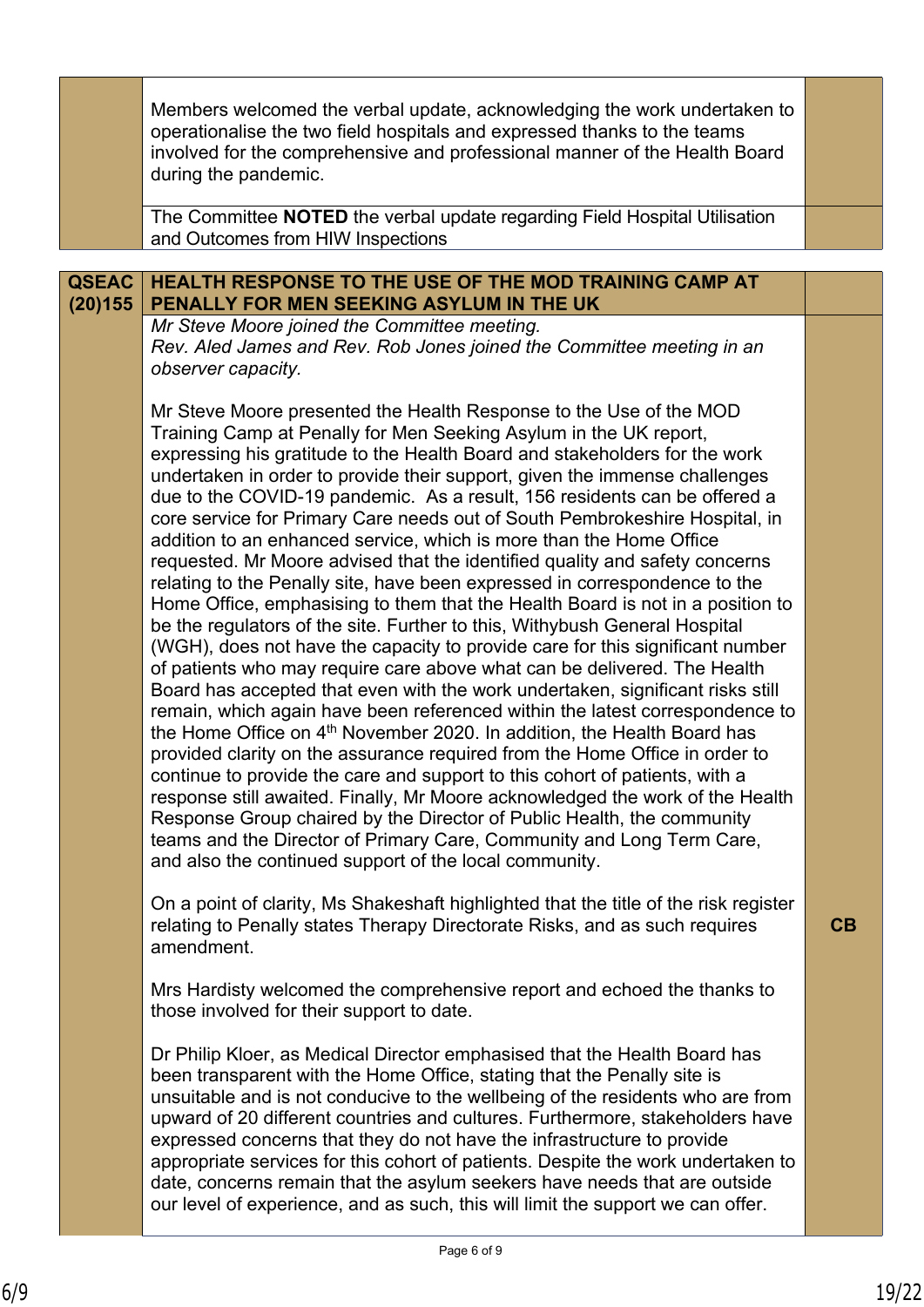Further to this, risk assessments of the site have identified a number of challenges that require resolution.

Ms Jill Paterson advised that initially on-site support had been provided, however this has now transferred to South Pembrokeshire Hospital. It was noted that the first patients to attend South Pembrokeshire Hospital all travelled from the site in one minibus and had not been chaperoned. For assurance purposes, this has now improved and following the support of the Site Manager of the housing association who are supporting the residents, the clinical team is now being provided with details for each patient.

In response to a query from Mrs Raynsford regarding the support to staff treating these patients, Mr Moore advised that concerns had been expressed in the early stages from both our own staff and stakeholders. In response to these concerns, it had been agreed to provide support off-site instead. For assurance purposes, Members noted that the Health Response Team is supporting our staff.

In light of the discussion, Mr Paul Newman suggested a number of additions to the report's recommendations:

- The second recommendation should include *"on-going*" challenging circumstances.
- The fourth recommendation should include "and that the response from the Home Office is still awaited"

Members supported Mr Newman's comments, and given the significant concerns cited within the correspondence to the Home Office expressing the view that the accommodation on the Penally site is not appropriate for asylum seekers, it was agreed to escalate this concern via the QSEAC update report to Board.

In summary, Ms Lewis recognised that the challenges for the Health Board and stakeholders are multi-faceted. On behalf of QSEAC, thanks were expressed to all involved for the professional and compassionate manner in which the work undertaken has been progressed, in order to support this cohort of patients.

*Mr Steve Moore, Rev. Aled James and Rev. Rob Jones left the Committee meeting.*

The Committee<sup>.</sup>

- **RECEIVED ASSURANCE** that the Health Board and its partners have provided a sufficient response, to date, to the Home Office's decision to use the MOD Training Camp at Penally, near Tenby in Pembrokeshire, as accommodation for asylum seekers.
- **NOTED** the on-going challenging circumstances and risks faced by the Health Board in relation to the change of use of the Penally site.
- **RECEIVED ASSURANCE** that core and enhanced medical services are being provided to residents of the site.
- **NOTED** the guidance provided to the Home Office in relation to COVID-19 security and emergency response arrangements and that the response from the Home Office is still awaited.

**AL/KR**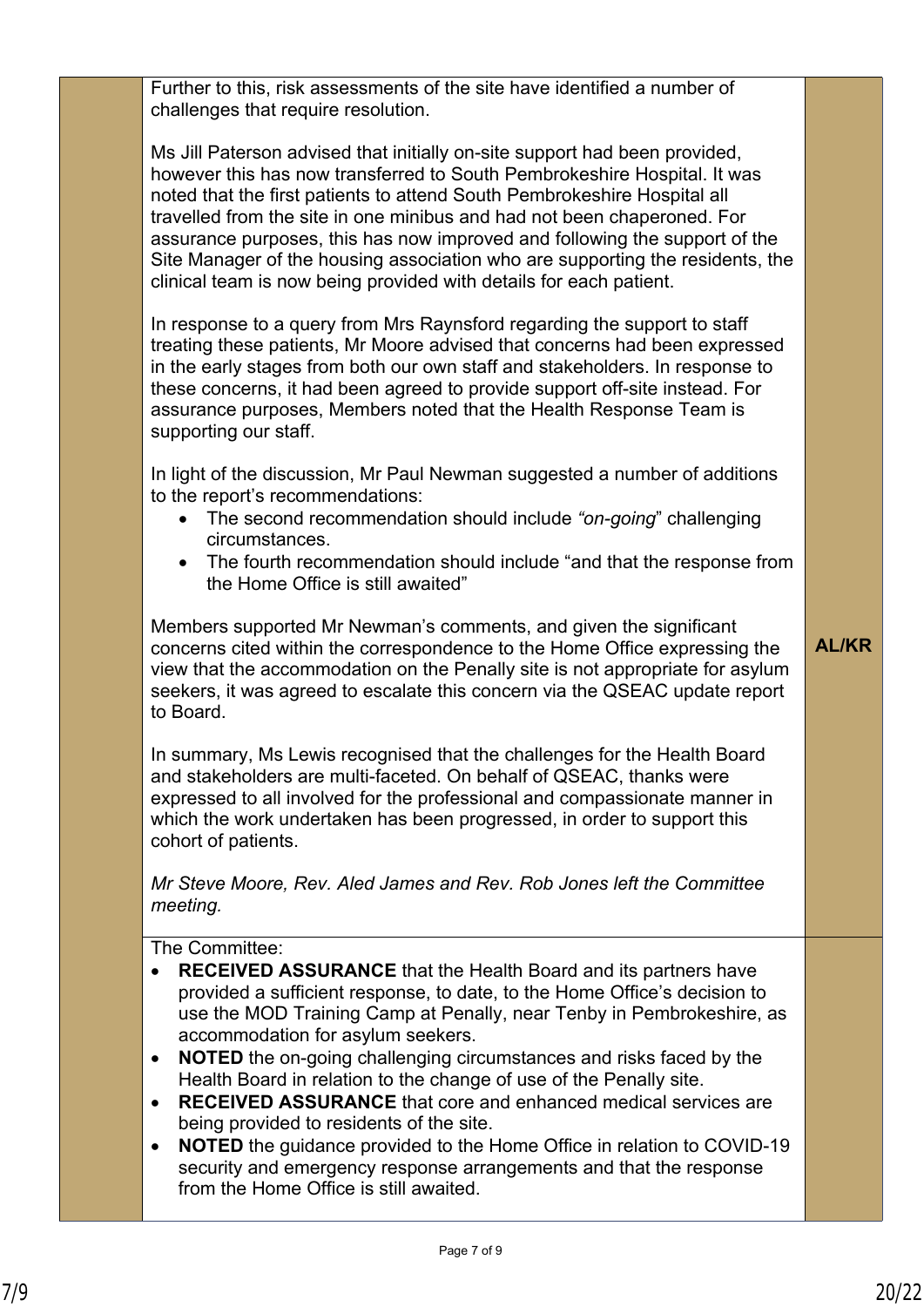| <b>QSEAC</b> | <b>THEMATIC REVIEW OF NEVER EVENTS DURING COVID-19</b>                                                                                                                                                                                                                                                                                                                                                                                                                                                                                                                                                                                                                                                                                                                                                                                                                                                                                                                                                                                                                                                                                                                                                                                                                                  |  |
|--------------|-----------------------------------------------------------------------------------------------------------------------------------------------------------------------------------------------------------------------------------------------------------------------------------------------------------------------------------------------------------------------------------------------------------------------------------------------------------------------------------------------------------------------------------------------------------------------------------------------------------------------------------------------------------------------------------------------------------------------------------------------------------------------------------------------------------------------------------------------------------------------------------------------------------------------------------------------------------------------------------------------------------------------------------------------------------------------------------------------------------------------------------------------------------------------------------------------------------------------------------------------------------------------------------------|--|
| (20)156      | Ms Sandra Brinson, Ms Stephanie Hire and Ms Diane Knight joined the<br>Committee meeting.                                                                                                                                                                                                                                                                                                                                                                                                                                                                                                                                                                                                                                                                                                                                                                                                                                                                                                                                                                                                                                                                                                                                                                                               |  |
|              | Mrs Sian Passey presented the Thematic Review of Never Events During<br>COVID-19 report which provides an overview of the incidents, and the<br>learning identified through Root Cause Analysis (RCA) review. Members<br>noted that following each never event, a Control Group is established, which<br>works with operational teams to identify any themes arising from the incidents.<br>In order to establish whether these are comparable with the rest of Wales, Mrs<br>Passey advised that discussions have taken place with the Delivery Unit (DU).<br>Mrs Passey further advised that following each review, the Directorate<br>involved develops and implements an improvement and learning action plan<br>to address the findings and recommendations, with confirmation received<br>when all actions have been completed. For assurance purposes, and to<br>ensure wider Health Board learning is possible, all never events are presented<br>to the Listening and Learning Sub-Committee (L&LSC). It was noted that due<br>to changes with processes in theatres as a result of COVID-19, signage had<br>not been positioned in the new locations. In regards to PPE, it was noted that<br>staff experienced difficulties relating to communication when wearing full PPE. |  |
|              | Prof. John Gammon and Dr Barbara Wilson left the Committee meeting.                                                                                                                                                                                                                                                                                                                                                                                                                                                                                                                                                                                                                                                                                                                                                                                                                                                                                                                                                                                                                                                                                                                                                                                                                     |  |
|              | Referring to COVID-19 related actions, Ms Sandra Brinson provided the<br>following update:<br>• Laminated World Health Organisation (WHO) Surgical Safety checklists<br>are now provided in operating theatres.<br>Audits of the Stop Before You Block (SBYB) process, are now<br>$\bullet$<br>undertaken each month, with no new concerns raised.<br>A buddy system has now been established to support the Operating<br>Department Practitioner (ODP).<br>• Learning from improvement plans is shared at quality and safety<br>meetings and displayed on all sites.<br>Information on wellbeing support for staff is now displayed on notice<br>boards, with staff advised that occupational health is available, when<br>required.                                                                                                                                                                                                                                                                                                                                                                                                                                                                                                                                                   |  |
|              | Referring to the themes identified, Mrs Hardisty expressed concern that staff<br>required reminders in pre-operative processes for example SBYB, and<br>enquired whether shift patterns had contributed to staff fatigue and, in turn, the<br>Never Events. Ms Stephanie Hire responded that across the system, staff<br>have cited increased fatigue when wearing PPE, therefore staff are being<br>supported by ensuring that they take regular food and fluid breaks. In relation<br>to SBYB, Dr Kloer advised that clinicians have a number of processes and<br>steps to undertake before an operation commences, therefore reminders are<br>provided in order to create an environment which reduces human errors.                                                                                                                                                                                                                                                                                                                                                                                                                                                                                                                                                                 |  |
|              | Ms Brinson emphasised that the review identified that a number of these<br>Never Events took place during the evening and weekends, and to mitigate<br>this, shift patterns have been changed, with additional capacity available since<br>the beginning of the pandemic.                                                                                                                                                                                                                                                                                                                                                                                                                                                                                                                                                                                                                                                                                                                                                                                                                                                                                                                                                                                                               |  |